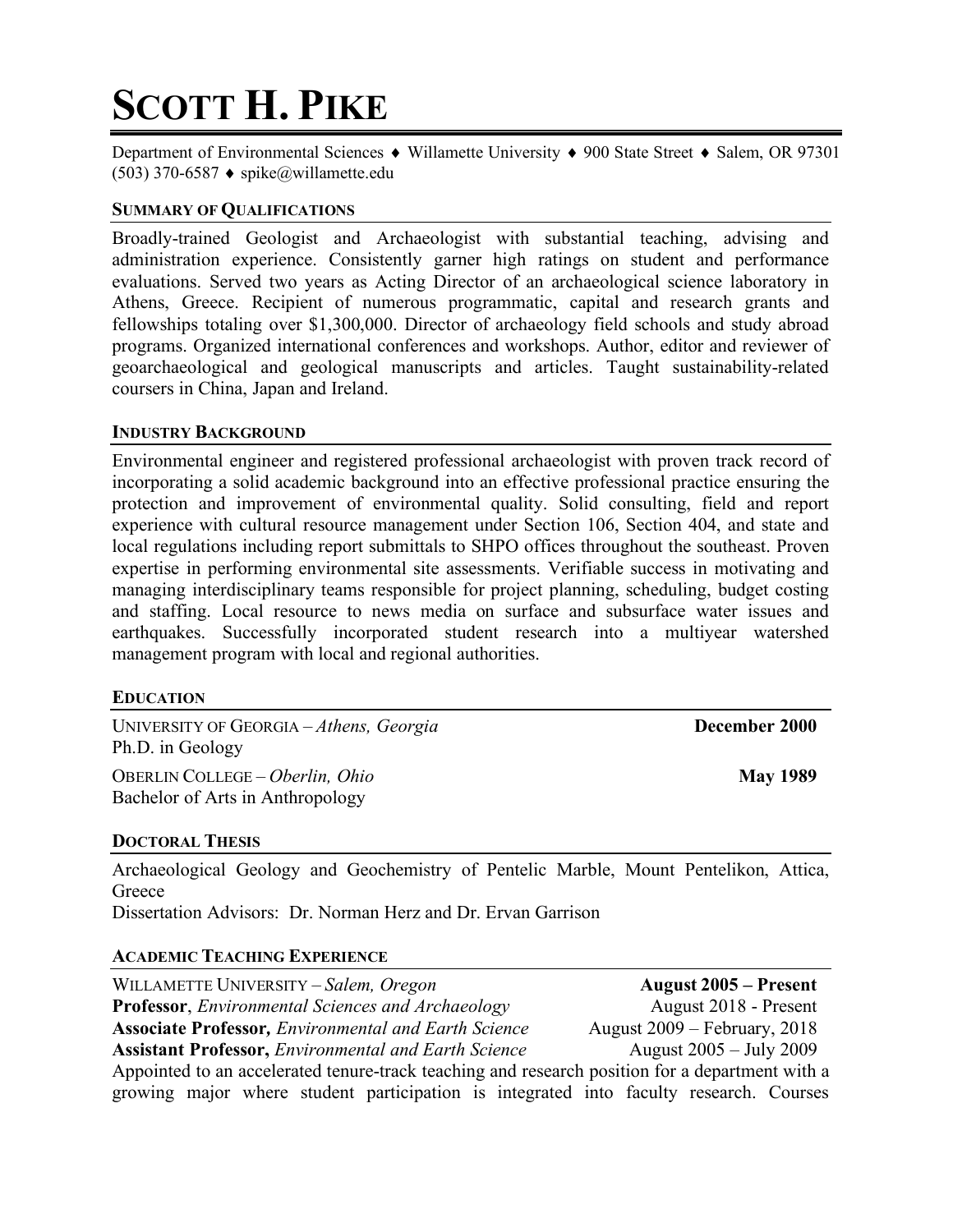developed and taught include Physical Geology with lab; Environmental Geology with lab, Archaeological Geology with lab, Earth System Science with lab, Principles of Hydrology, Earth Systems Science, Introduction to Global Archaeology, Archaeological Theory and Methods, and introductory environmental science course for majors and non-majors. Designed and taught first-year College Colloquia entitled "Homer's Odyssey as Natural History," "The Unnatural Hazards of Natural Disaster Movies" and "The Columbia River Gorge: A Case Study of the Interaction of Humans and the Environment." Taught a study-abroad course in Galway, Ireland called "Seeing Ireland Through the Lens of Sustainability." Hold appointments in the Department of Classical Studies and Chair Willamette's Environmental Science department and Archaeology program.

- § Academic advisor to new majors, transfer and first-year students.
- Oversaw more than 70 senior research theses and independent student research projects in environmental science and archaeology.
- Incorporated significant and applicable research projects into curriculum in upper level courses.
- Participated in a national workshop promoting sustainability across the campus curriculum.
- Coordinate and lead the only non-Scottish undergraduate archaeological field school at the Ness of Brodgar, Orkney Islands, Scotland.
- Facilitated and oversaw Willamette undergraduate students' participation in an Anglo-American landscape archaeology research program in Abruzzo, Italy.
- Mentored and facilitated student paper presentations at national conferences.
- One of three faculty to propose and succeed in developing an archaeology major at Willamette University.
- § Recruited to teach summer course for Japanese exchange students at Willamette University's partner institution Tokyo International University America.
- Recruited to instruct students from China, Mongolia, South Africa and the United States on a Willamette-sponsored debate certificate program. Taught students on concepts and theories of environmental and cultural sustainability, summers 2010- 2014.
- § Taught in Willamette's Luce Foundation-supported Sustainability in Japan in Kawagoe, Japan, summer 2015.
- Selected to direct and teach in Willamette's study-abroad program in Galway, Ireland, Spring 2015.

# LYNCHBURG COLLEGE – *Lynchburg, Virginia* **July 2001 – June 2005**

#### **Assistant Professor***, Environmental Science*

Selected for a tenure-track teaching and research position with responsibilities to develop and coordinate geologic component of environmental science curriculum for a dynamic environmental science program that encourages experiential learning through fieldwork, research and internships. Courses taught include Physical Geology with lab; Physical Geography; Physical Oceanography with lab; Principles of Hydrology with lab; Environmental Geology with lab; and lecture and laboratory sessions for introductory environmental science courses for majors and non-majors.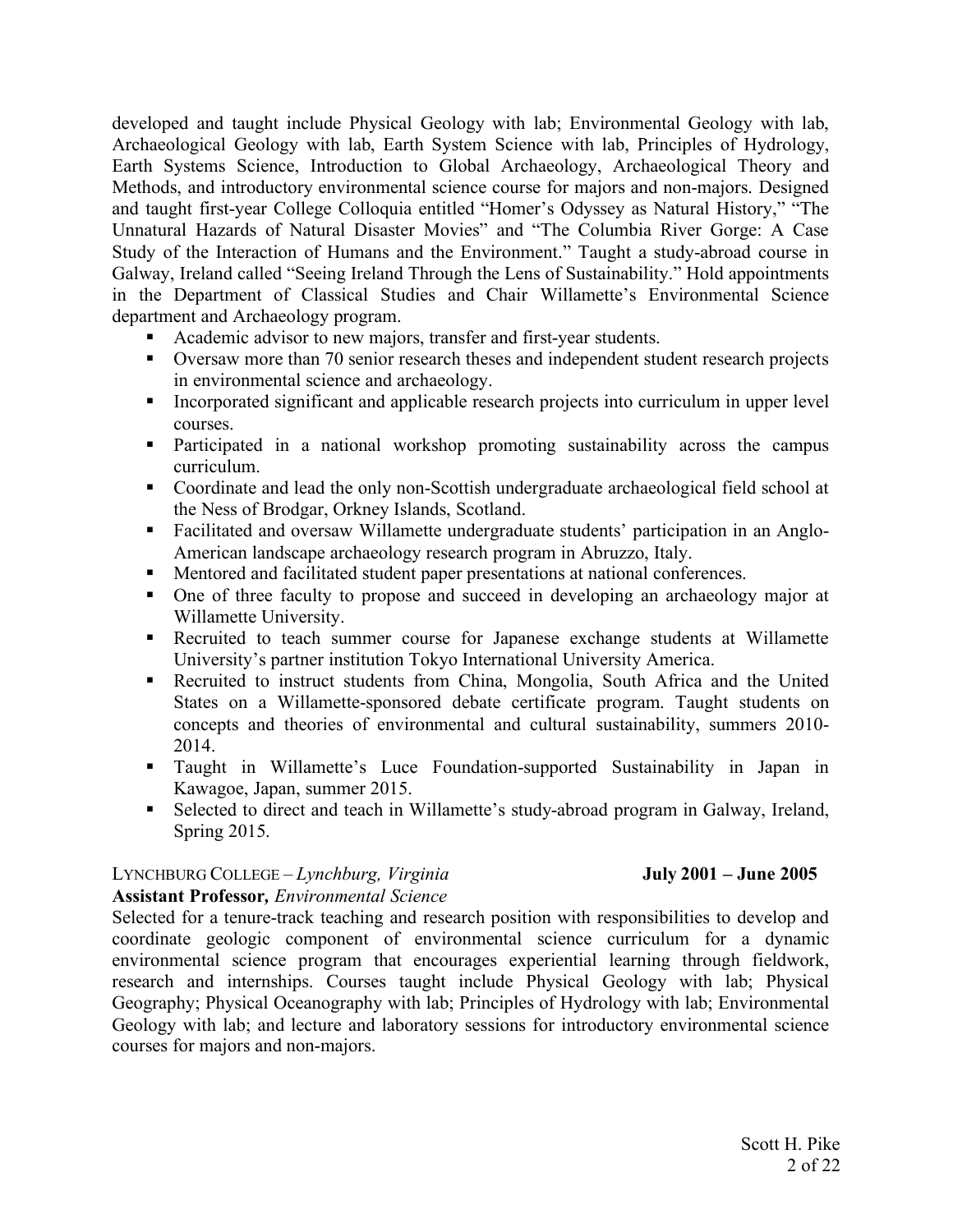- Coordinated and oversaw Junior and Senior level research projects and internships at the College's Claytor Nature Center (Lynchburg, Virginia) and in the Sangro River Valley (Abruzzo, Italy).
- Academic Advisor to forty students.
- Nominated by the College and received state-wide competitive Mednick Fellowship to support travel and related costs for initial summer field season in the Abruzzo, Italy.
- Elected by School of Science faculty to represent their interest on the College's Educational Policies Committee. Selected by committee members to chair the Majors and Minor subcommittee.
- **•** Principle organizer of a 6-week international studies abroad program to Turkey, Greece and Italy, with a focus on the synergistic interaction of modern and ancient societies with the natural environment.
- § Selected to serve as campus-wide Blackboard Instructor/Resource for faculty and students.

# **Assistant Director**, *Westover Honors Program* **July 2002 - June 2005**

Recruited to work with the Director of College's scholastic program for academically talented students. Played pivotal role in recruiting top students and encouraging faculty to develop and lead Honors curriculum. Advised all science-major Honors Fellows. Served on all senior science Honor Fellows' theses committees. Disseminated information concerning the Westover Honors Program to prospective students, the media and the campus community.

# OXFORD COLLEGE OF EMORY UNIVERSITY – *Oxford, Georgia* **August 2000 – December 2000 Instructor***, Geology*

Hired to instruct Physical Geology courses and laboratory sessions. Held full responsibility for course design, laboratory preparation, exercise development and grading. Created multimedia presentations in conjunction with lectures. Led Emory-wide electronic community conferences on recent developments in Geology and Archaeology.

# LAGRANGE COLLEGE *– LaGrange, Georgia* **August 1999 – July 2000**

#### **Instructor***, Geology*

Chosen to instruct Physical Geology, Historical Geology and Environmental Geology courses and laboratory sessions. Conceived and designed curriculum. Prepared and delivered multimedia presentations. Designed, proctored and graded all exams and laboratory exercises. Acquired samples and teaching aides through total management of departmental budget. Oversaw inventory and procurement of laboratory specimen and equipment. Held full responsibility for textbook review and selection. Led field trips. Increased course enrollment by 75% from Fall to Spring.

# **PROJECT AND ADMINISTRATION EXPERIENCE**

# NESS OF BRODGAR ARCHAEOLOGY FIELD SCHOOL **July 2011 – Present**

# **Director**

Invited to develop and lead the only North American undergraduate student-centered archaeology field school at the Ness of Brodgar, a monumental-scaled Late Neolithic archaeological site in the "Heart of Neolithic Orkney" UNESCO world heritage site. Working with the faculty and staff at Orkney College-University of the Highlands and Islands and the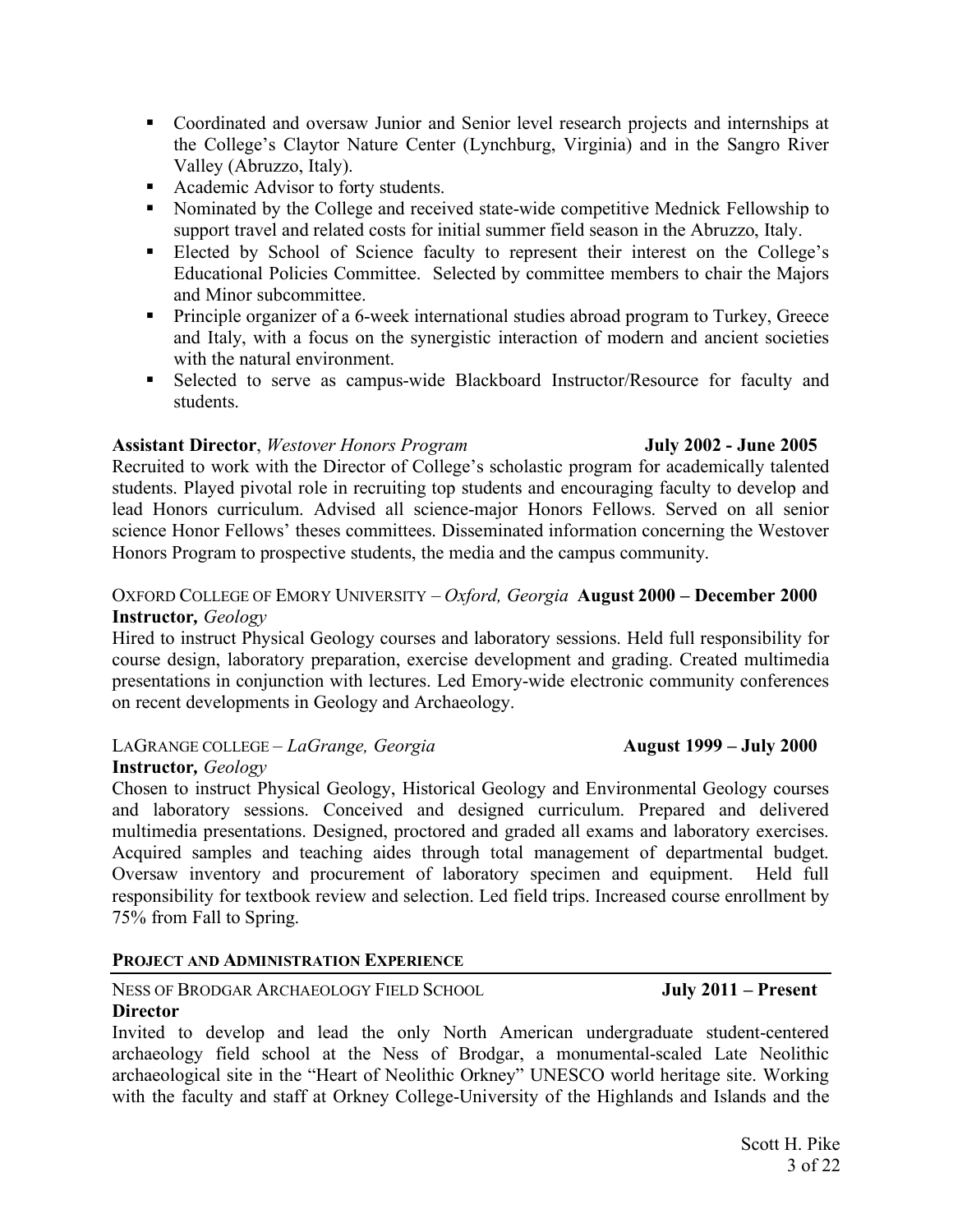Orkney Research Centre for Archaeology, the field school focuses on teaching undergraduate students proper excavation techniques including troweling, context recognition, recording, sectioning, profiling as well as post-excavation activities including flotation and macrobotanical sorting. Students also are introduced to geophysical survey and environmental archaeology. Field trips are arranged to visit many of the important Neolithic, Bronze Age, Iron Age and Pictish sites. Returning students complete independent senior capstone research projects related to some aspect of the Ness of Brodgar excavation.

# CENTER FOR SUSTAINABLE COMMUNITIES – WILLAMETTE UNIVERSITY **July 2011 – Jan. 2013 Director**

Selected to administer one of Willamette University's Centers of Excellence. The Center promotes, develops and administers student, faculty and community efforts to foster resilient, prosperous, and healthy communities that strike a balance between resource use, the needs of the environment and the social, cultural, and economic well-being of their citizens. Responsibilities includes fundraising for the Center's various programs, oversight of the Center's budget including the operations and expenses of Willamette's Zena Forest, organizing and promoting programming including lectures, summits and symposia for the University, the local community and the greater Willamette Valley, and running the Center's scholarship and fellowship programs. Working to integrate and partner with The Innovation Resource Group, an internationally recognize 503C non-profit organization that fosters education and collaboration to meet the resiliency challenges associated with global climate change.

#### THE SANGRO VALLEY PROJECT – *Abruzzo, Italy*

#### **Associate Director, Director of Landscape Studies July 2008 – Sept. 2009 Staff Geologist January 2004 – June 2008**

Recruited to join multinational environmental archaeology project directed jointly by Oberlin College and Oxford University to study the dynamic landscape of the middle valley region of the Sangro River Valley. In 2008 Willamette University was recognized as a third co-directing institution as a result of leadership role in landscape archaeology research oversight and field school curriculum development. Research focused on (1) a stratigraphic analysis of stream channel and terrace deposits to interpret climatic conditions and periods of valley erosion and deposition as they relate to ancient human activities in the landscape, (2) correlating domestic and commercial centers with landslide potential to assess the hypothesis that the placement of ancient villages on precipitous valley rock outcrops was of practical concern and not one of defense against hostile invaders, and (3) a geophysical profile and subsequent stratigraphic analysis of an enclosed seasonal lake to ascertain stability of the landscape throughout the regional archaeological record. These projects were designed to incorporate undergraduate researchers.

#### INTERNATIONAL CENTER FOR JEFFERSON STUDIES – *Monticello, Virginia* **2002 – 2004 Geoarchaeology Consultant**

Chosen to lead a multicomponent chemical and structural analysis of soil horizons as well as alluvium and colluvium deposits as part of a large-scale landscape archaeology project to reconstruct the physical and temporal dynamics of landscape use on the Monticello plantation. Undertook micromorphological studies of soils trapped behind rock walls within stream valleys that drain formally farmed hill slopes in order to relate agricultural practices to changes in the landscape. Coordinated with colleagues from across the country to synthesize data. Served as a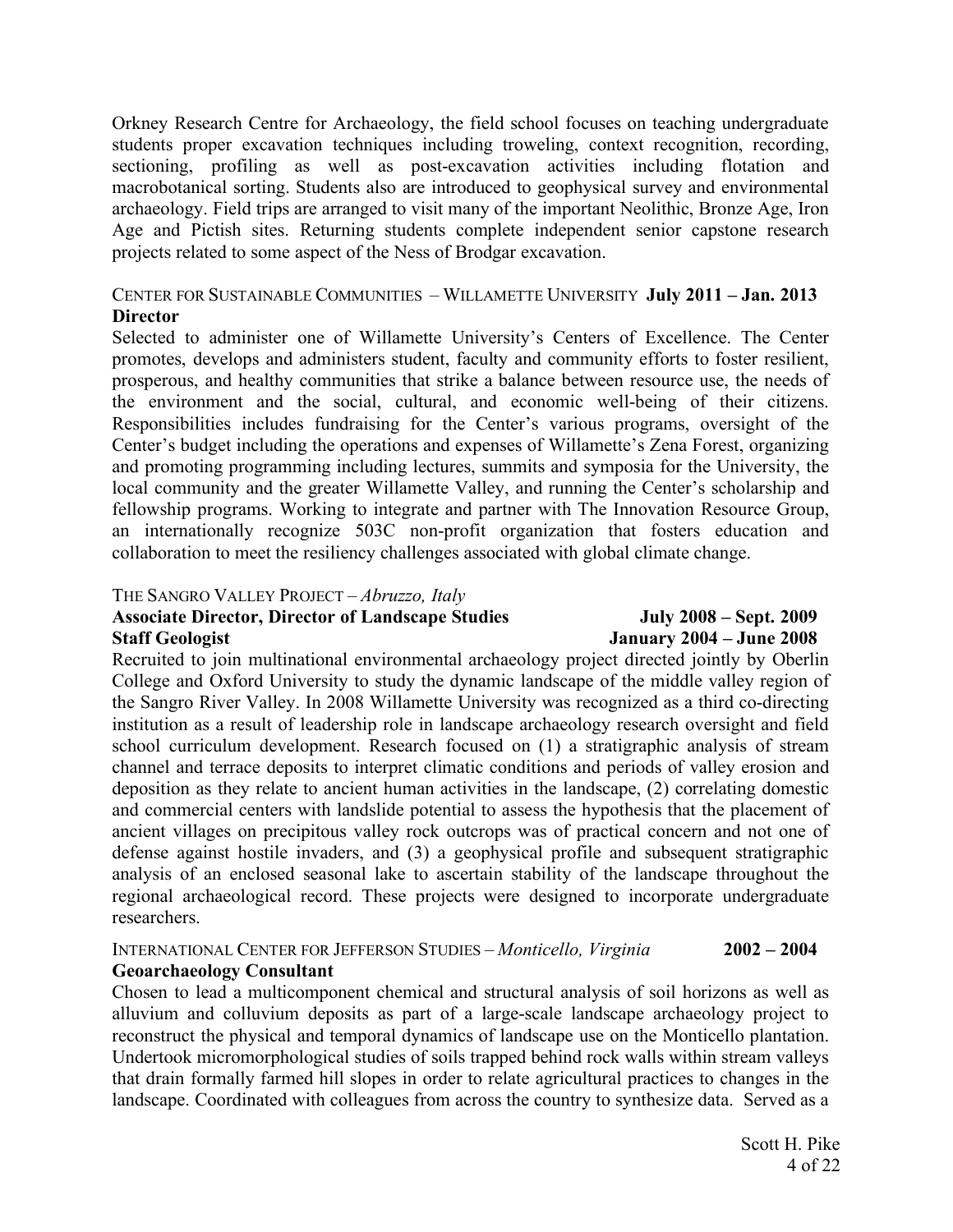guest lecturer on geological techniques applied to archaeology for the dual sponsored Monticello – University of Virginia Archaeological Field School at Monticello.

# THOMAS JEFFERSON'S POPLAR FOREST – *Forest, Virginia* **2002 – 2004**

#### **Geoarchaeology Consultant**

Asked to assist with interpreting difficult and subtle soil stratigraphy at various excavation trenches. Worked on soil micromorphological study of soil column from an artificial terrace within the cartilage to investigate the nature in which the material was deposited and determine the fill's provenance. Collaborated with staff to obtain funds to undertake a geophysical survey of the site and other locally important historical sites. Faculty advisor for student interns.

#### TERRACON – *Atlanta, Georgia* **April 2001 – August 2001**

# **Project Manager / Environmental Archaeologist**

Recruited to develop, lead, promote and carryout environmental and archaeological assessment activities for a national environmental and geotechnical consulting firm. First archaeologist hired by company with over 2,300 employees. Oversaw Company's only Cultural Resource Management unit consisting of two historic preservationists, an architectural historian and three archaeologists. Performed Phase I and II archaeological surveys and historical assessments for construction projects, as mandated by Section 106 of the National Historic Preservation Act. Wrote and submitted reports to SHPO offices throughout the southeast. Assessed projects' impact on nationally recognized endangered and threatened species and wrote to U.S. Fish and Wildlife district offices to seek concurrence. Worked with THPO offices to ensure that projects would not impact negatively on ritual or sacred Native American lands. Performed Phase I Environmental Site Assessments of proposed constructions and prepared reports. Held full responsibility for customer management, loyalty and retention. Managed project costing to ensure optimum profit margins and protect company assets. Ensured maintenance of sound practices and compliance with State and Federal laws. Instrumental in preparing company's successful bid to manage CRM for a Georgia DOT road-widening project, the longest single contract ever awarded by GaDOT. Successfully marketed combined archaeological and environmental services to prospective clients and partners resulting in the Atlanta Office's expansion into linear projects. Retained as Consultant after accepting position at Lynchburg College.

#### AMERICAN SCHOOL OF CLASSICAL STUDIES AT ATHENS – *Athens, Greece* **Sept.1995 -Sept 1997 Acting Director***, Wiener Laboratory*

Recruited to oversee day-to-day operations of a field-oriented archaeological science laboratory. Developed and coordinated archaeological geology, physical anthropology, zooarchaeology, archaeobotanical, ceramic and other quantitative archaeological research programs. Supervised the acquisition and curation of biological and non-organic sample reference collections and 2,000 volume specialist library. Co-edited research monographs under Lab moniker. Represented Lab in all levels of ASCSA administration. Submitted annual reports to board members, US and Greek campus Directors. Developed and organized international conferences, lectures, exhibitions and educational outreach programs. Served as resource and support for current and potential graduate students, senior researchers and professors. Developed and wrote research and conference grant proposals, reports, budgets and correspondences.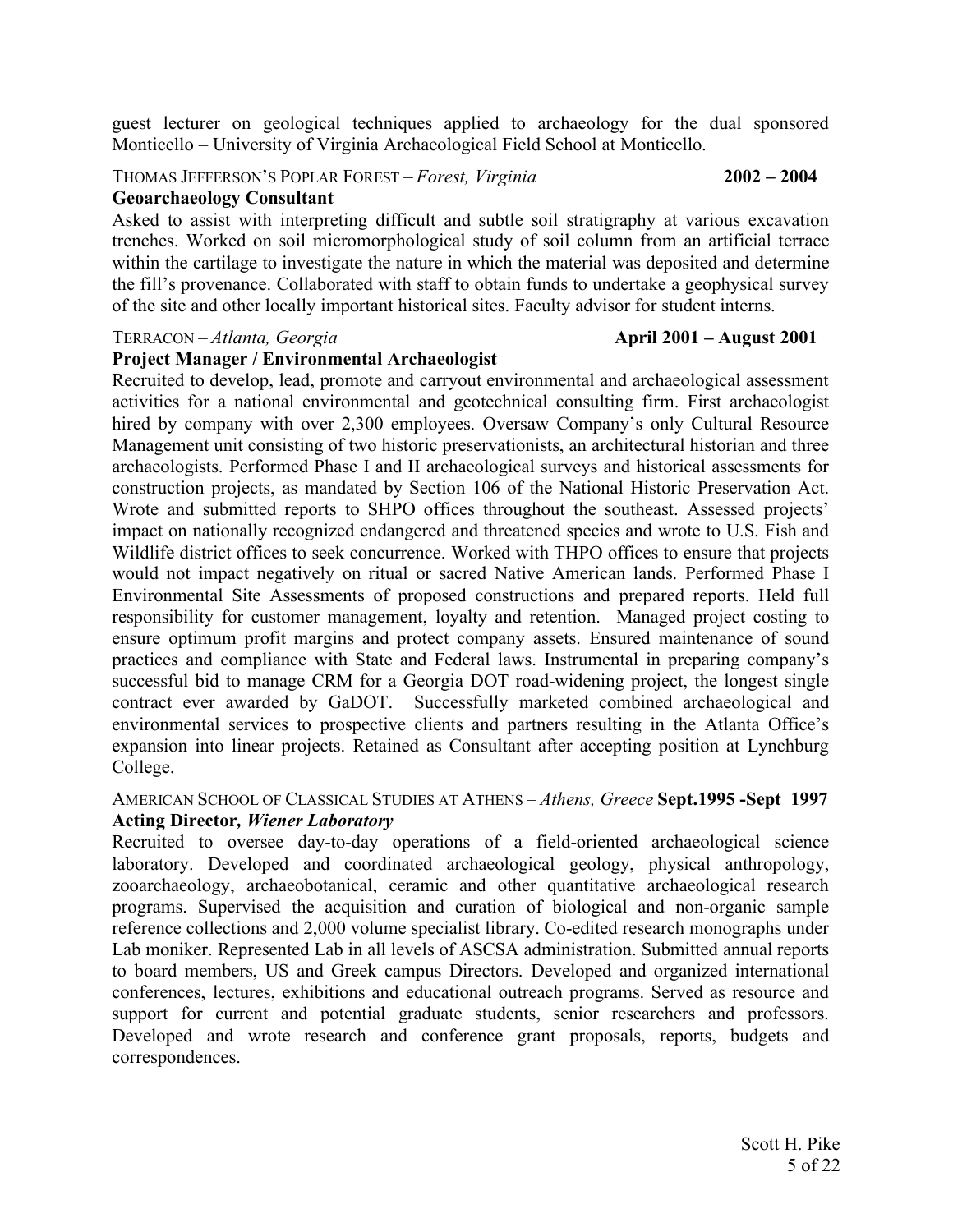#### HALASMENOS EXCAVATIONS – *Crete, Greece* **September 1995 – September 1997 Staff Geologist**

Chosen to coordinate scientific component of excavation including collection and impregnation of sediment samples for microstratigraphic analysis, setting up floatation system and developing flotation protocol, and recruiting specialists from archaeological scientific fields (zooarchaeologists, phytolith and faunal experts, etc.) to study excavated materials. Identified local lithic resources. Successfully mapped the geology surrounding excavation site. Collected pottery sherds for organic residue analysis.

# U.S. FOREST SERVICE – *Athens, Georgia* **August 1992 – April 1993**

Hired to design and implement data management program for Federally funded ten-year moth migration study. Held full responsibility for coordinating computer facilities.

UNIVERSITY OF GEORGIA – *Athens, Georgia* **June 1992 – August 1992** 

**Computer Programmer,** Entomology Department

**Soils Technician,** Cooperative Extension Service Selected to collect and analyze soil samples for an EPA study of experimental pesticide. Responsible for analyzing data using computer statistical packages.

# **PUBLICATIONS**

# **In Print (\*peer-reviewed)**

- Pike, S. and Shinsato, L., 2020. Geochemical analysis of the floors from Structure 14 using a portable XRF. In *The Ness of Brodgar: As it Stands*, N. Card, M. Edmonds and A. Mitchell (eds), The Orcadian Press, Kirkwall, 166-173.\*
- Pike, S., 2020. Scientific assessment of the marble fragments of the Raleigh Bacchus. In *The Bacchus Conservation Project*, North Carolina Museum of Art.
- Leidwanger, J., Pike, S. and Donnelly, A., 2018. Revisiting the Origin and Destination of the Late Antique Marzamemi 'Church Wreck' Cargo. In *Interdisciplinary Studies of Ancient Stone, Proceedings of the Eleventh International Conference of ASMOSIA*, Split, Croatia, 291-300.\*
- Powers, J., Abbe, M., Bushey, M. and Pike, S., 2018. New evidence for ancient gilding and historic restorations on a portrain of Antinous in the San Antonia Museum. In *Interdisciplinary Studies of Ancient Stone, Proceedings of the Eleventh International Conference of ASMOSIA*, Split, Croatia, 783-792.\*
- Shillito, L.M., McKenzie, J., Card, N., Pike, S. and Chan, B., 2015. Subsistence, technology and resource use in Neolithic Orkney at the Ness of Brodgar. *Antiquity Project Gallery*, 348.\*
- Bianchi, F., Bruno, M., and Pike, S., 2015. L'apparato architettonico in marmo pentelico del Complesso Severiano a *Leptis Magna* alla luce di recenti indagini archeologiche, epigrafiche e archeometriche. In *L'Africa Romana - Momenti di continuità e rottura: bilanio di trent'anni di convegni L'Africa romana,* Carocci editore, Rome, Italy, 215-234.\*
- Bianchi, F., Bruno, M., and Pike, S., 2015. Pentelic marble in the Severan Complex in Leptis Magna (Tripolitania, Libya). In *Interdisciplinary Studies on Ancient Rome: Proceedings of the Tenth International Conference of ASMOSIA*, Rome, Italy, 23-34.\*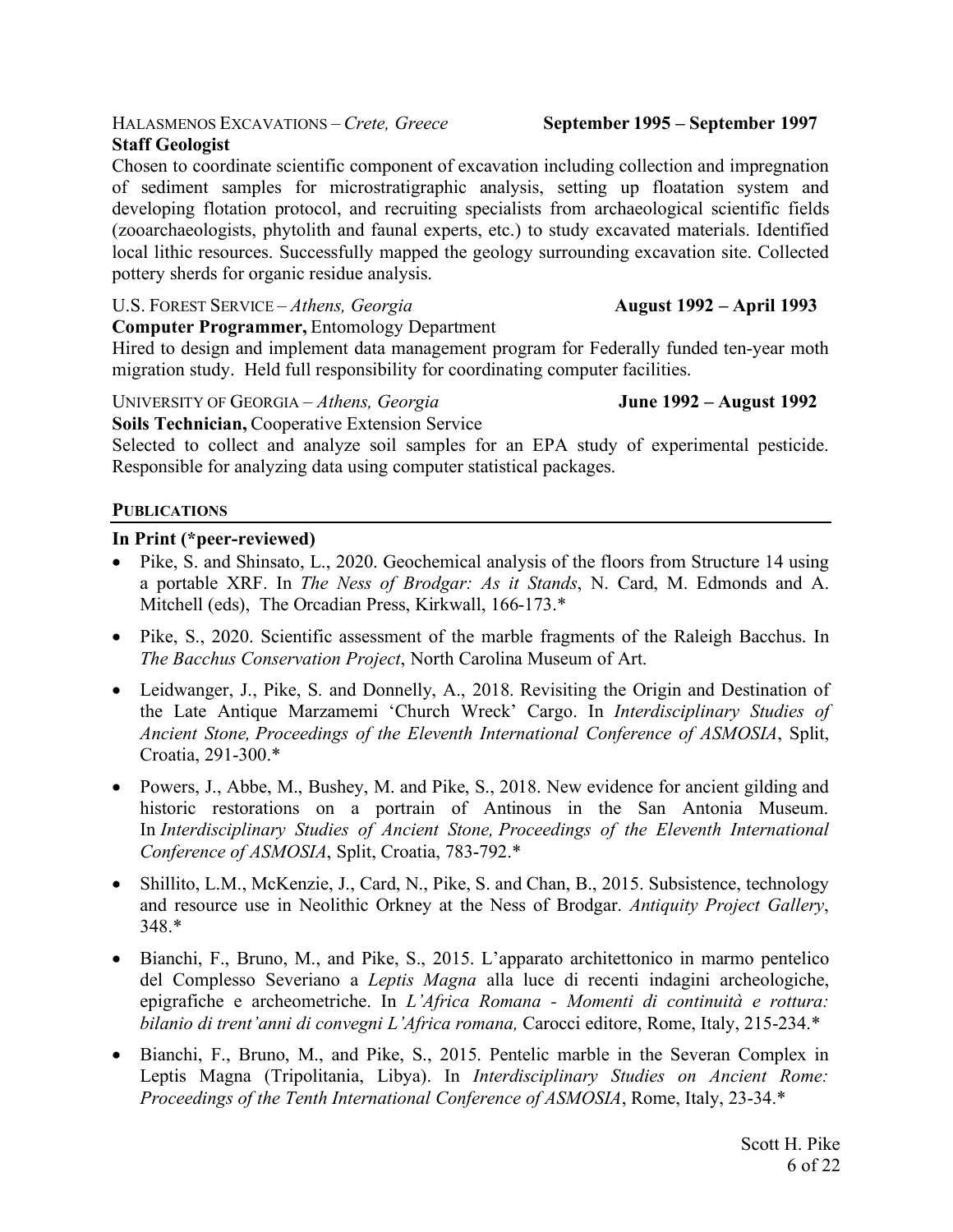- Bernard, S. and Pike, S., 2015. Isotopic analysis of marble from the Stoa of Attalos in the Athenian Agora and the Hellenistic quarries of Mount Pentelikon. In *Interdisciplinary Studies on Ancient Rome: Proceedings of the Tenth International Conference of ASMOSIA*, Rome, Italy, 451-460.\*
- Borromeo, G.E., Hollinshead, M.B. and Pike, S., 2015. A strigilated sarcophagus Providence: ancient, modern or both? In *Interdisciplinary Studies on Ancient Rome: Proceedings of the Tenth International Conference of ASMOSIA*, Rome, Italy, 871-880.\*
- Palagia, O. and Pike, S., 2015. Art historical and scientific perspectives on the nature of the orange-red patina of the Parthenon. In *Interdisciplinary Studies on Ancient Rome: Proceedings of the Tenth International Conference of ASMOSIA*, Rome, Italy, 881-890.\*
- Abbe, B, Borromeo, G. E., and Pike, S, 2012. A Hellenistic Greek marble statue with ancient polychromy reported to be from Knidos. In *Interdisciplinary Studies on Ancient Stones: IX International Conference of the Association of Marbles and Other Stones Used in Antiquity (ASMOSIA)*, Tarragona, Spain, 763-770.\*
- Aylward, W., Carlson, D., Laroche, D., Meretti, J.C. and S. Pike, 2012. The Temple of Apollo at Claros and the Kızılburun shipwreck: preliminary analysis of isotopic data. In *Interdisciplinary Studies on Ancient Stones: IX International Conference of the Association of Marbles and Other Stones Used in Antiquity (ASMOSIA)*, Tarragona, Spain, 540-548.\*
- Romano, I. B., Pike, S. and Gazda, E., 2012. The use of symbolism of Pentelic marble in Domitianic Rome. *Interdisciplinary Studies on Ancient Stones: IX International Conference of the Association of Marbles and Other Stones Used in Antiquity (ASMOSIA)*, Tarragona, Spain, 772-779.\*
- Pike, S., 2009. A stable isotope database for the ancient white marble quarries of Mount Pentelikon, Greece. In *BCH Supp,* 51, *ASMOSIA VII,* The French School of Athens, 699- 708.\*
- Romano, I., Gazda, E. and Pike, S., 2009. The Hartwig-Kelsey fragments: A Pentelic marble case study. In the Proceedings of the Association for the Study of Marbles and Other Stones Used in Antiquity (ASMOSIA) VIII, *L'Atelier Méditerranéen* Special Volume, Maison Méditerranéenne des Sciences de l'Homme, 273-290.\*
- Palagia, O and Pike, S, 2009. The marble of the Bassai Frieze. In the Proceedings of the Association for the Study of Marbles and Other Stones Used in Antiquity (ASMOSIA) VIII, *L'Atelier Méditerranéen* Special Volume, Maison Méditerranéenne des Sciences de l'Homme, 255-272.\*
- Sheedy, K. and Pike, S., 2008. The Delos Colossus Project. In *La sculpture des Cyclades à l'Epoque Archaïque: Histoire des Ateliers, Rayonnement des Styles*. Fr. Prost and Y. Kourayios eds., *BCH Suppl*. 48.\*
- Pike, S., 2004. Intra-quarry sourcing of the Parthenon marbles: applications of the Pentelic Marble Stable Isotope Database. In *The Sculptures of the Parthenon*, M. Cosmopoulos ed., Cambridge University Press, Cambridge, UK, pp. 196-206.
- Pike, S., Herrmann, Jr. J., and Herz, N., 2002. A provenance study of calcitic marble from the Archaeological Museum of Thessaloniki. In *ASMOSIA V: Interdisciplinary Studies on*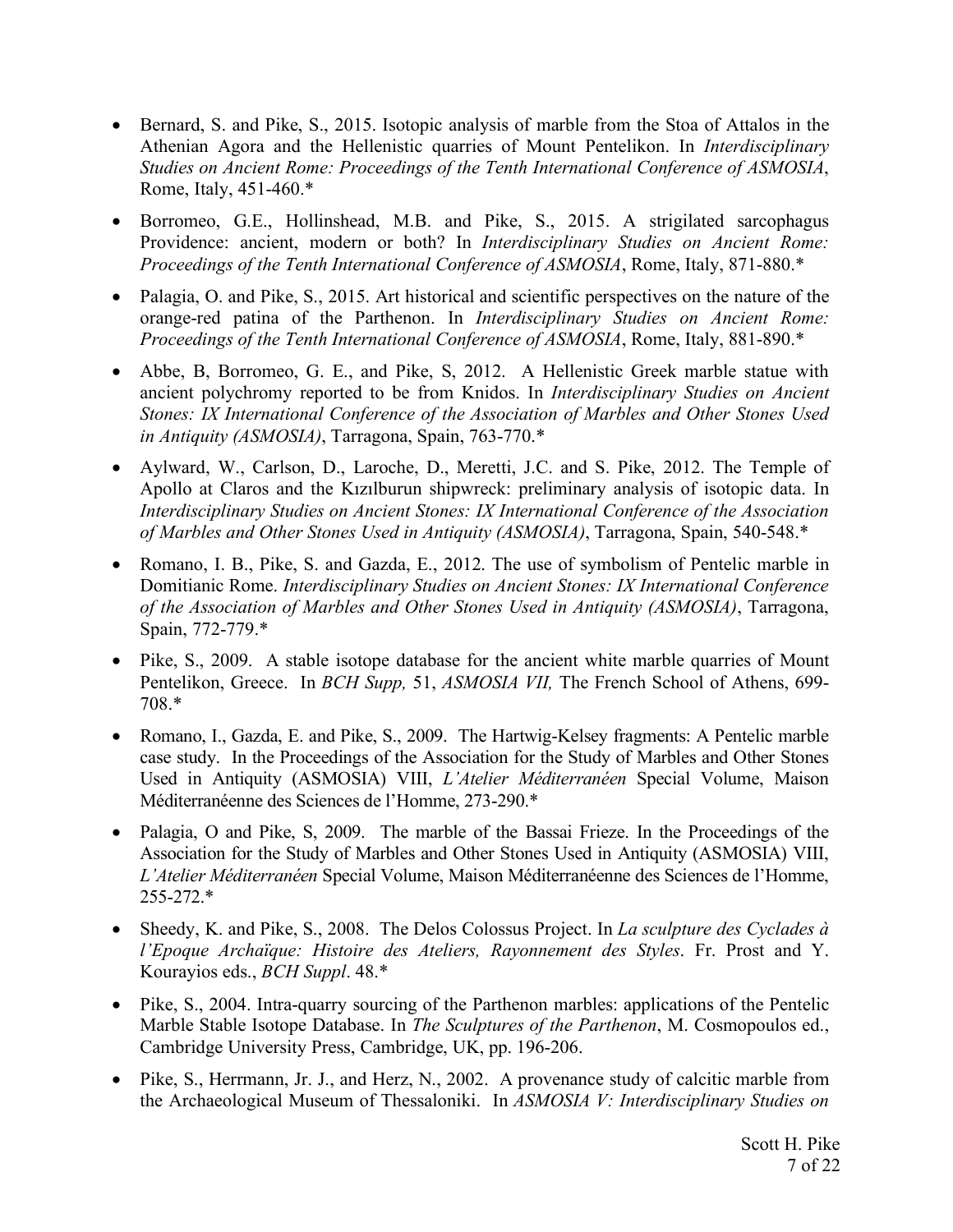*Ancient Stone*, J. Hermann, Jr., N. Herz and R. Newman eds., Archetype Publications Ltd., London<sup>\*</sup>

- Pike, S. and Gitin, S., 2000. *The Practical Impact of Science on Near Eastern and Aegean Archaeology*, Wiener Laboratory Publication Number 3, Archetype Publications Ltd., London.
- Pike, S., 1999. Preliminary results of a systematic characterization study of Mount Pentelikon, Attica, Greece. In *Archéomatériaux - Marbres et autres roches: The Proceedings of the Association for the Study of Marbles and Other Stones in Antiquity (ASMOSIA) IV* 1995, M. Schvoerer ed., CRPAA Université Michel de Montaigne, Bordeaux, pp.165-170.\*
- Vaughan, S., Herz, N. and Pike, S., 1997. The application of stable isotope analysis to a ceramic provenance study of Early Cycladic Marble Ware. In *Abstracts of Papers, 213th National Meeting of the American Chemical Society*, Symposium: Geochemistry and Archaeology, San Francisco, Spring 1997.\*
- Pike, S., 1996. A geologic survey on Mount Pentelikon and its implications on sampling. In *Archaeometry 94: The Proceedings of the 29th International Symposium on Archaeometry*, S. Demirci, A.M. Özer and G.D. Summers eds., Tübitak, Ankara, pp. 111- 119.\*

# **On-Line (Peer-Reviewed)**

• Shillito, L-M., McKenzie, J., Card, N., Pike, S and Chan, B., 2015. Subsistence, technology and resource use in Neolithic Orkney at the Ness of Brodgar. In *Antiquity Plus Project Gallery*, http://antiquity.ac.uk/projgall/shillito348.

# **In Review**

- Pike, S. and Soles, J. A petrographic database of known Bronze Age biocalcarenite (beachrock) quarries in East Crete and the provenance of ashlar blocks from the Palace at Gournia. In *Mochlos Period III: Neopalatial Settlement on the Coast*, J. Soles ed.
- •
- Pike, S. From the Acropolis to Pentelikon: Deconstructing the Parthenon. In *The Parthenon: Color, Materiality and Aesthetics*, M. Abbe and N. Norman, eds., Cambridge University Press, Cambridge, UK. •

# **In Preparation**.

- Pike, S. A extensive topographic and geologic survey of Mount Pentelikon and the systematic acquisition of a reference sample collection. To be submitted to *Geoarchaeology*: *An International Journal.*
- Vaughan, S., Pike, S., and Herz, N. Stable isotope analysis as a ceramic provenance technique: applications to Early Cycladic marble-tempered wares. For submission to *Journal of Archaeological Science*.
- Pike, S. and Herz, N. Isotopic testing of Alleged Aphrodites.
- Pike, S. A  $\delta^{13}$ C and  $\delta^{18}$ O database for the ancient white marble quarries on Mount Pentelikon, Attica, Greece: A tool for intra-quarry characterization. For submission to *Geochimica et Cosmochimica Acta*.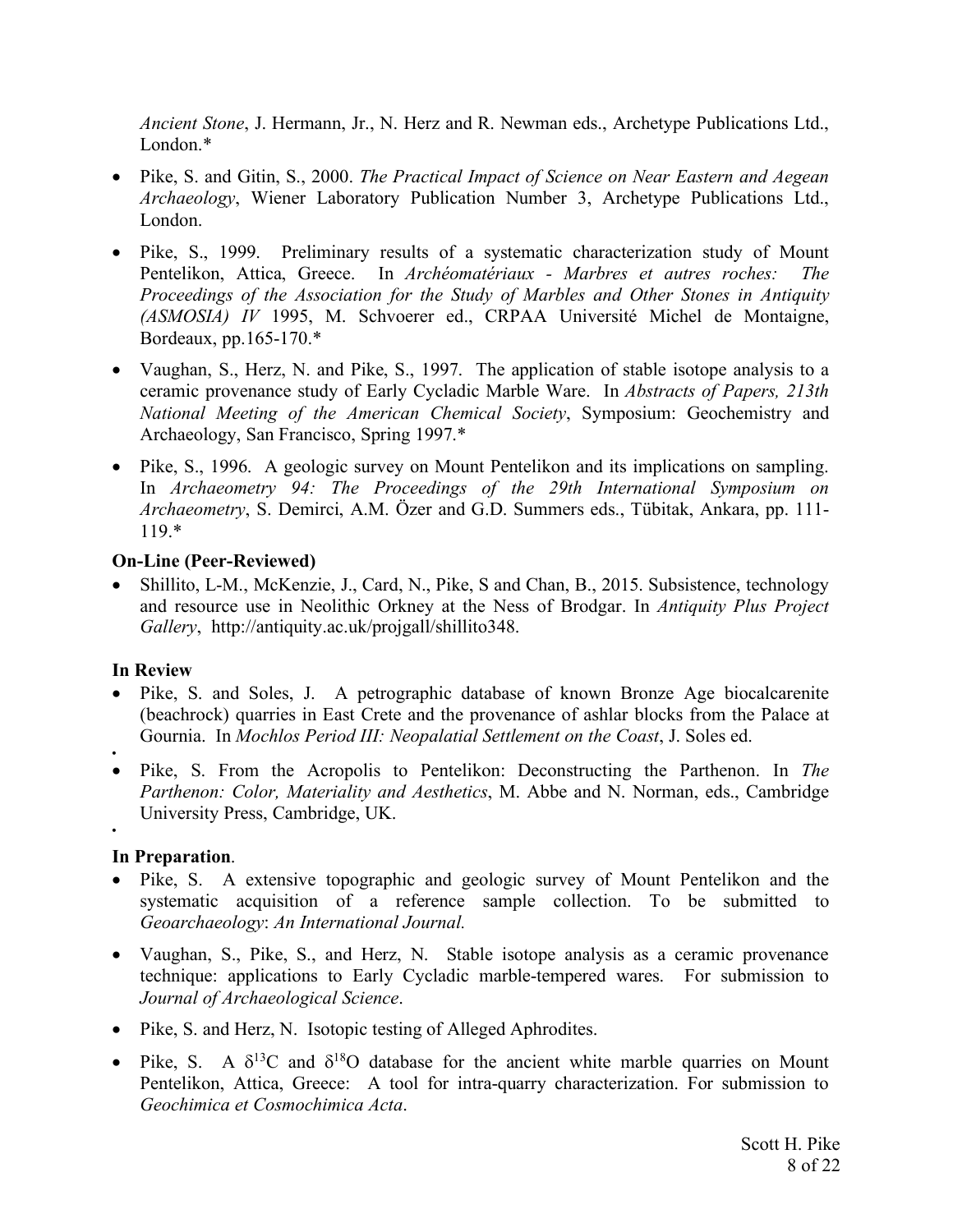#### **PRESENTATIONS**

#### **Conferences**

- *"Palatial Stone Masonry and Transport: A New Geochemical Study of Minoan Ashlar and Quarries in East Crete,"* Archaeological Institute of America Annual Conference, January 2-5, 2020, Washington, DC (oral paper presented by Jonathan Flood with Jeffrey Soles and Douglas Faulmann).
- *"Pentelic marble provenance using X-ray fluorescence spectroscopy and K-means clustering,"* Geological Society of America Annual Conference, October 22-25, 2019, Phoenix, AZ (poster paper presented by Lara Shinsato\* with Jeff Smith\*).
- *"On-site geochemical processing of Late Neolithic floors: what, if anything, can handheld-XRF analysis tell us about the archaeology of the Ness of Brodgar, Orkney, Scotland?"*, invited paper, Northwest Regional Meeting (NORM), American Chemical Society, Portland, OR, June 16-19, 2019 (oral paper).
- "Sourcing building stones in the ancient Mediterranean: a review of 25 years of provenance research at the Wiener Laboratory," invited paper for symposium *Archaeological Science Meets the Classics: Emerging Knowledge in the Ancient Eastern*  Mediterranean, Society for American Archaeology, April 11-15, 2018, Washington, DC (oral paper).
- "Assessing portable XRF data within a Neolithic context: comparing semi-quantitative and quantitative XRF data spectral data analyses of floor samples from Structure 14, Ness of Brodgar, Scotland," Geological Society of America Annual Conference, October 22-25, 2017, Seattle, WA (oral paper with Nick Card and Hugo Anderson-Whymark).
- "Follow the yellow clay floors: a reconstruction of the Neolithic floors at the Ness of Brodgar," Geological Society of America Annual Conference, October 22-25, 2017, Seattle, WA (poster by presented by Lara Shinsato\* with Nick Card).
- "A loch's lithology: a preliminary study of the stone resources from the Loch of Stenness and their relationship to the Ness of Brodgar and other sites within the UNESCO's Heart of Neolithic World Heritage Site," Geological Society of America Annual Conference, October 22-25, 2017, Seattle, WA (poster paper presented by Sarah Crabb\* and with Nick Card, Richard Bates, and Caroline Wickham-Jones).
- "The Parthenon quarry quandary looking inside the Pentelic source," Association for the Study of Marbles and Other Stones in Antiquity (ASMOSIA), 11<sup>th</sup> International Congress, May 18-22, 2015, Split, Croatia (oral paper with L Lambrinou).
- "Stable isotope analysis of the white marble sculptures from he Saint Louis Art Museum," Association for the Study of Marbles and Other Stones in Antiquity (ASMOSIA), 11<sup>th</sup> International Congress, May 18-22, Split, 2015, Croatia (oral paper presented by L Çakmac and with E. Hamilton).
- "Revisiting the origin and destination of the Late Anitque Marzamemi 'Church Wreck' cargo," Association for the Study of Marbles and Other Stones in Antiquity (ASMOSIA), 11th International Congress, May 18-22, 2015, Split, Croatia (with J. Leidwanger and A.J. Donnelly).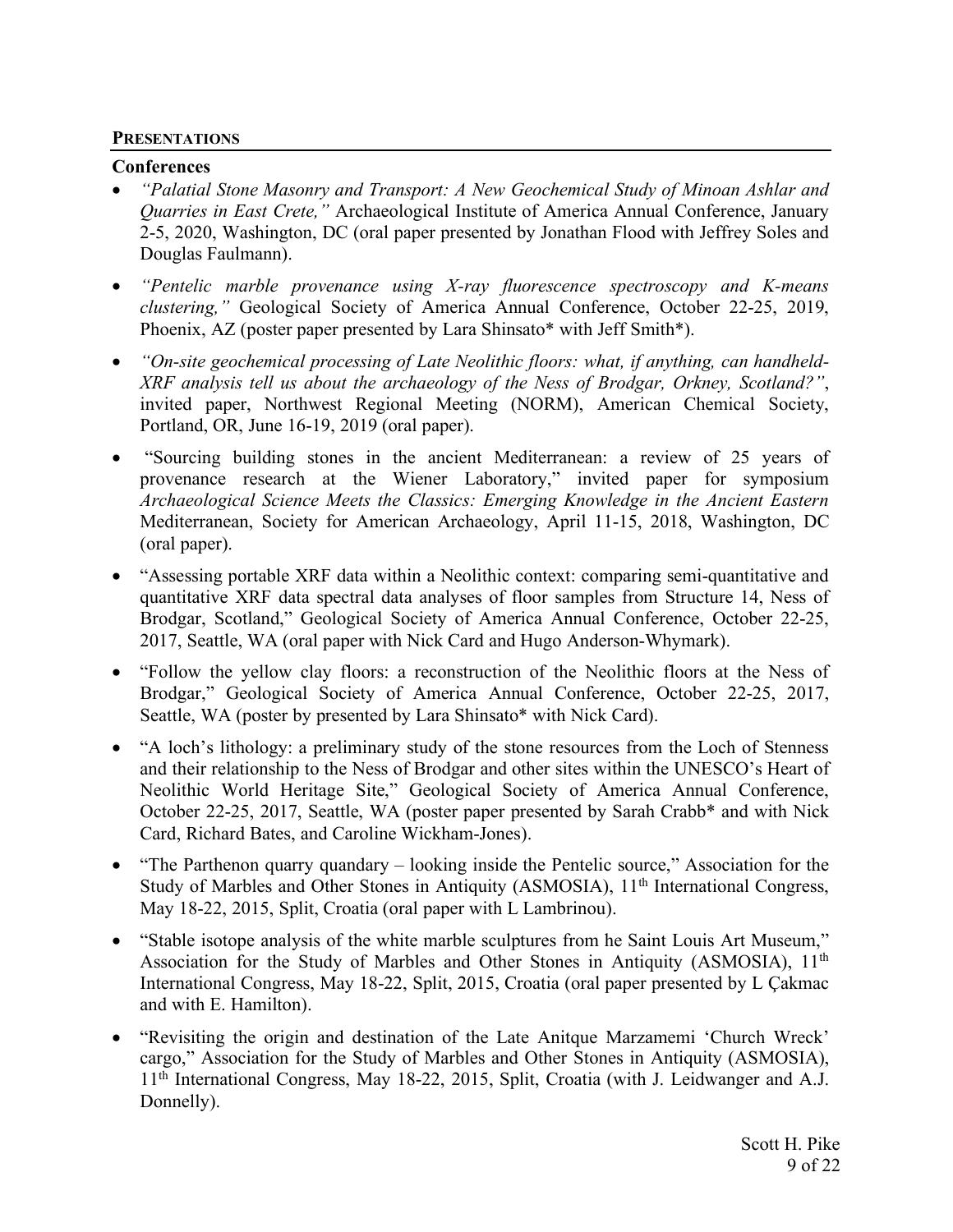- "An investigation of gilding, repairs and restorations: the case study of a portrait of Antinous in the San Antonia Museum of Art," Association for the Study of Marbles and Other Stones in Antiquity (ASMOSIA), 11<sup>th</sup> International Congress, May 18-22, 2015, Split, Croatia (presented by J. Powers and with M. Abbe and M. Bushey).
- "The sources and shipping of marble used in the Temple of Apollo," Archaeological Institute of America Annual Conference, New Orleans, Louisiana, January 8-11, 2015 (oral paper presented by Deborah Carlson with Donato Attanasio and Philippe Blanc).
- "From the Acropolis to Pentelikon: Deconstructing the Parthenon," Rethinking the Parthenon: Color, Materiality, Aesthetics Conference at the University of Georgia, Athens, Georgia, October 17-18, 2014 (invited oral paper).
- "The use of pXRF on in situ floor deposits to interpret activity areas within monumentalscaled structures at the Ness of Brodgar at UNESCO's Heart of Neolithic Orkney World Heritage Site, Orkney, Scotland," Society of American Archaeology, 78<sup>th</sup> Meeting, April 3-7, 2013, Honolulu, Hawaii (oral paper with Jordon Loos\*).
- "A fresh investigation of the orange-red patina of the Parthenon," Association for the Study of Marbles and Other Stones in Antiquity (ASMOSIA), 10th International Congress, May 21-26, 2012, Rome, Italy (oral paper with Olga Palagia).
- "An isotopic study of pentelic marble from the Athenian Stoa of Attalos and quarry practices at Mount Pentelikon in the 2nd century BC," Association for the Study of Marbles and Other Stones in Antiquity (ASMOSIA), 10th International Congress, May 21-26, 2012, Rome, Italy (oral paper presented by Seth Bernard).
- "A strigilated sarcophagus in Providence: ancient or modern?" Association for the Study of Marbles and Other Stones in Antiquity (ASMOSIA), 10th International Congress, May 21- 26, 2012, Rome, Italy (presented by G. Borromeo and with M. Hollinshead).
- "Pentelic marble in the Sevarian Complex in Leptis Magna," Association for the Study of Marbles and Other Stones in Antiquity (ASMOSIA), 10th International Congress, May 21- 26, 2012, Rome, Italy (oral paper co-presented with F. Bianchi and with M. Bruno).
- "The accessory mineral content of marbles from Mt. Pentelikon and Proconnesos: an emerging statistical parameter in marble provenance studies," Association for the Study of Marbles and Other Stones in Antiquity (ASMOSIA), 10th International Congress, May 21- 26, 2012, Rome, Italy (poster paper with L. Babcock\* and S. E. Swanson).
- "pXRF analysis of floor surface deposits in Structure 10 at the Ness of Brodgar, an UNESCO World Heritage Site in the Orkney Islands," Geological Society of America Annual Conference, October 9-12, 2011, Minneapolis, MN (oral paper).
- "The Acropolis marble project: stable isotope analysis of marbles from the Parthenon and Propylaea," Association for the Study of Marbles and Other Stones in Antiquity (ASMOSIA), 9th International Congress, June 8-12, 2009, Tarragona, Spain (oral paper).
- "The use and symbolism of Pentelic marble in Domitian's Rome," Association for the Study of Marbles and Other Stones in Antiquity (ASMOSIA), 9<sup>th</sup> International Congress, June 8-12, 2009, Tarragona, Spain (oral paper presented by I. Bald Romano, with E. Gazda and R. Paris).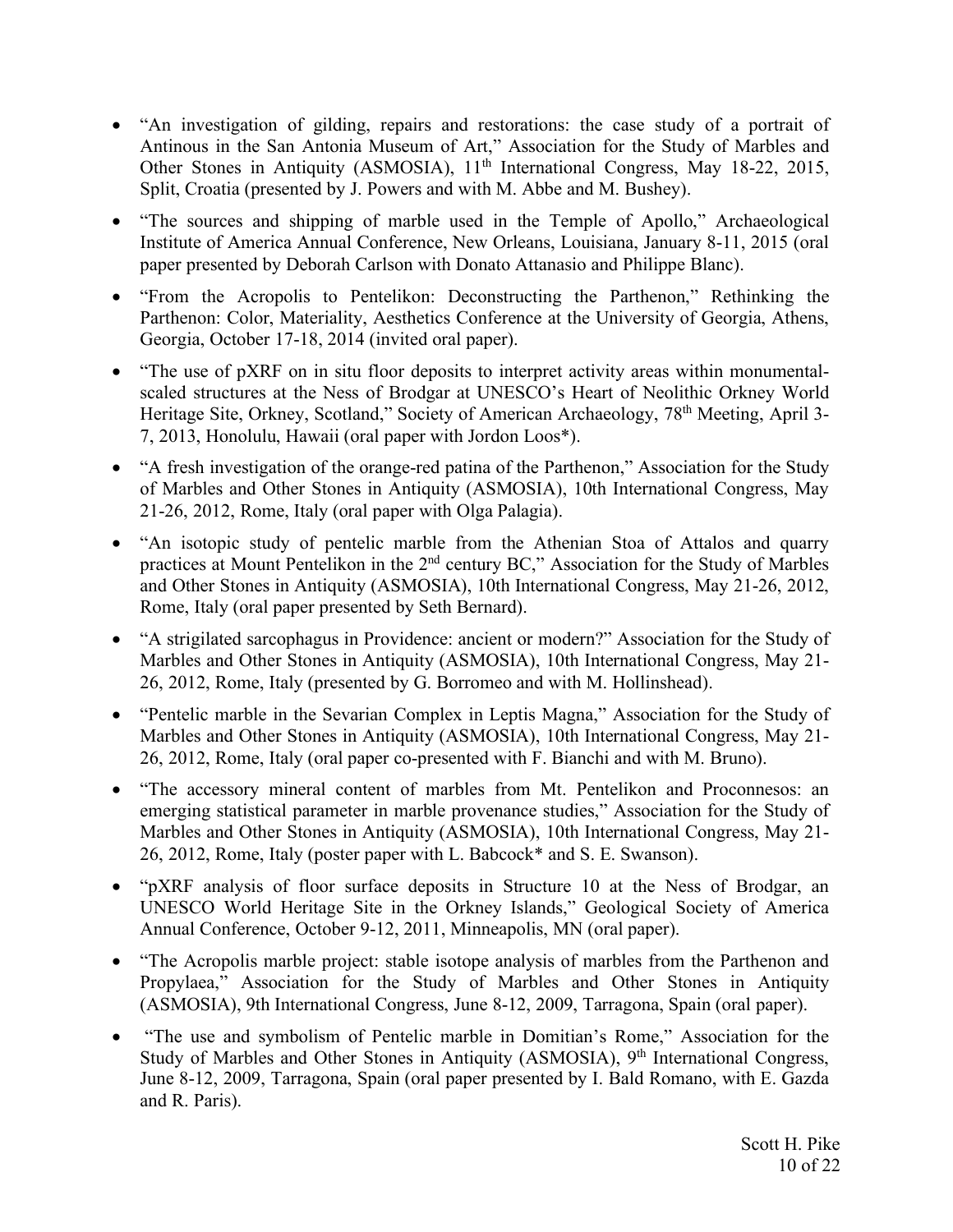- "The marble technique, polychromy, and sculptural style of the 'Karg-Bebenburg youth,'" Association for the Study of Marbles and Other Stones in Antiquity (ASMOSIA), 9<sup>th</sup> International Congress, June 8-12, 2009, Tarragona, Spain (oral paper presented by Mark Abbe, with G. E. Borromeo).
- "The temple of Apollo at Claros and the shipwreck at Crimson Cape: preliminary analysis of isotopic data," Association for the Study of Marbles and Other Stones in Antiquity (ASMOSIA), 9th International Congress, June 8-12, 2009, Tarragona, Spain (poster paper with W. Aylward, D. Carlson, D. Laroche, and J.C. Moretti).
- "The nature of the orange-red patina of the Parthenon," Archaeological Institute of America Annual Conference, January 6-9, 2009, Philadelphia, PA (oral paper with Olga Palagia).
- "Slope failure and the archaeological record of the middle Sangro River Valley, Abruzzo, Italy: working towards an understanding of archaeological site formation, preservation and interpretation of high-relief Mediterranean valley systems," Geological Society of America Annual Conference, October 5-9, 2008, Houston, TX (oral paper).
- "Recent stable isotope studies of the Mount Pentelikon and Parian white marble quarries: a call for rigorous geology field work in marble provenance studies," Geological Society of America Annual Conference, October 27-31, 2007, Denver, CO (oral paper).
- "Ancient terroir: correlating modern grape growing suitability to historic production on the slopes of Monte Pallano, Abruzzo, Italy," Geological Society of America Annual Conference, October 27-31, 2007, Denver, CO (poster paper with Andy Myer\*).
- "An Investigation into the Role of Slope Stability on Archaeological Site Distribution and Preservation: Middle Sangro Valley, Abruzzo, Italy," Geological Society of America Annual Conference, October 22-25, 2006, Philadelphia, PA (poster paper with Cari Schruth\*).
- "Isotopic testing of alleged Hellenistic Aphrodites," Association for the Study of Marbles and Other Stones in Antiquity (ASMOSIA), 8th International Congress, June 12-18, 2006, Aix-en-Provence, France (oral paper with Norman Herz).
- "The Hartwig-Kelsey Fragments: a Pentelic Marble case study," Association for the Study of Marbles and Other Stones in Antiquity (ASMOSIA), 8<sup>th</sup> International Congress, June 12-18, 2006, Aix-en-Provence, France (oral paper presented by Irene Romano, with Elaine Gazda).
- "The marble of the Bassai Frieze," Association for the Study of Marbles and Other Stones in Antiquity (ASMOSIA), 8th International Congress, June 12-18, 2006, Aix-en-Provence, France (oral paper presented by Olga Palagia).
- "Isotopic signatures and marble consanguinity: Hellenistic Aphrodites and Philadelphia Franklins," Archaeological Institute of America Annual Meeting, January 6-9, 2005, Boston, Massachusetts (co-presenter of poster paper with N. Herz).
- "A geoarchaeological investigation at Thomas Jefferson's Monticello: Correlating Land Use Strategies with the Landscape Dynamics on the North Slope of Monticello Mountain,"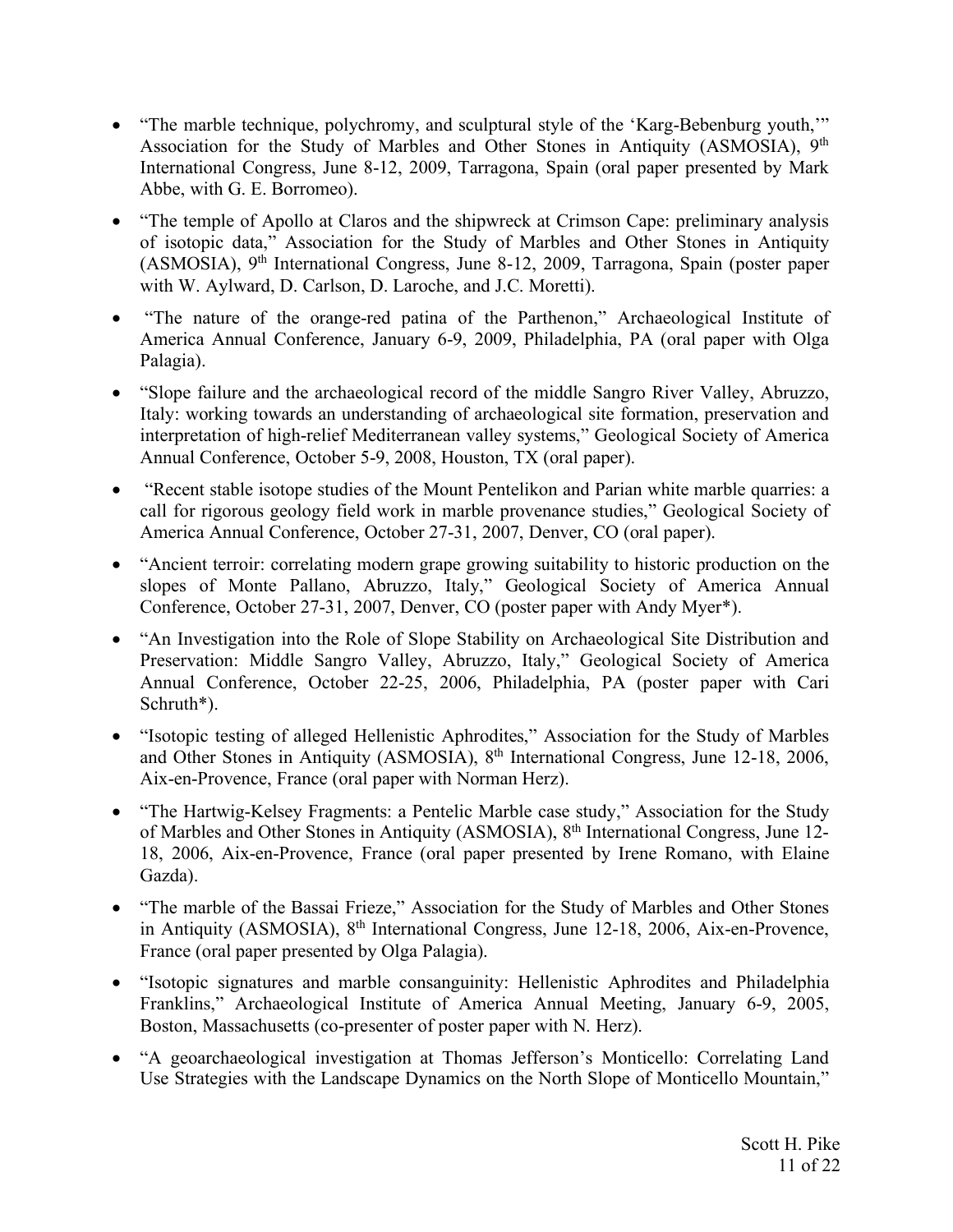Geological Society of America Annual Meeting, November 2-5, 2003, Seattle, Washington (oral paper with N. Fraser, S. Bon-Harper, J. Stein, J. Jones, and D. Maki).

- "A Petrographic Database of Known Bronze Age Biocalcarenite (Beachrock) Quarries in East Crete and the Provenance of Ashlar Blocks from the Palace at Gournia," Association for the Study of Marbles and Other Stones in Antiquity (ASMOSIA), 7th International Congress, September 16-21, 2003, Thasos, Greece (oral paper with Jeffrey Soles).
- "Intra-quarry sourcing of the Parthenon Marbles: applications of the Pentelic marble stable isotope database," The Parthenon and Its Sculptures in the 21<sup>st</sup> Century: The Current State and Future Directions of Research, April 26-28, 2002, St. Louis, Missouri (invited oral paper).
- "A systematic intra-quarry characterization study of Pentelic marble, Attica, Greece: an illustration of the importance of fieldwork for marble provenance studies," Geological Society of America Annual Meeting, Nov. 9-18, 2000, Reno, Nevada (oral paper).
- "A database for Pentelic marble," Association for the Study of Marbles and Other Stones in Antiquity (ASMOSIA), 6th International Congress, June 15-18, 2000, Venice, Italy (oral paper).
- "Ceramic provenance and the Aegean marble stable isotope database: a study of Early Bronze Age 'Marble Ware' from the Aegean islands of Amorgos, Keros and Naxos," Geological Society of America, Southeastern Section 48th Annual Meeting, Mar. 26-28, 1999, Athens, Georgia (oral paper with S. Vaughan and N. Herz).
- "A characterization study of statuary marble from the archaeological museum of Thessaloniki and its implication on our understanding of marble use and procurement in northern Greece," Association for the Study of Marbles and Other Stones in Antiquity (ASMOSIA), 5th International Congress, June 7-10, 1998, Boston (oral paper with J. Herrmann and N. Herz).
- "Petrographic characterization study of Bronze Age beachrock quarries in east Crete and its application to Minoan archaeology," Archaeological Institute of America 99th Annual Meeting, Dec. 27-29, 1997, Chicago (poster paper with J. Soles – awarded best of show).
- "The use of Parian marble in Attic sculpture," Paria Lithos, Oct. 2-5, 1997, Paros, Greece (invited oral paper with O. Palagia).
- "A standardized scheme for describing archaeological marble," Archaeological Institute of America 98th Annual Meeting, Dec. 27-30, 1996, New York (poster paper).
- "Preliminary stable isotopic results of a systematic characterization study of the Mount Pentelikon marble quarries," Third Archaeometry Symposium of the Greek Archaeometry Society, Nov. 6-10, 1996, Athens, Greece (poster paper).
- "An investigation of marble heterogeneity as a tool for characterizing ancient marble quarries on Mount Pentelikon, Attica, Greece," Geologic Society of America Annual Meeting, Nov. 6-9, 1995, New Orleans, LA (poster paper).
- "Characterizing a mountain: preliminary results of a systematic characterization study of Mount Pentelikon, Attica, Greece," Association for the Study of Marbles and Other Stones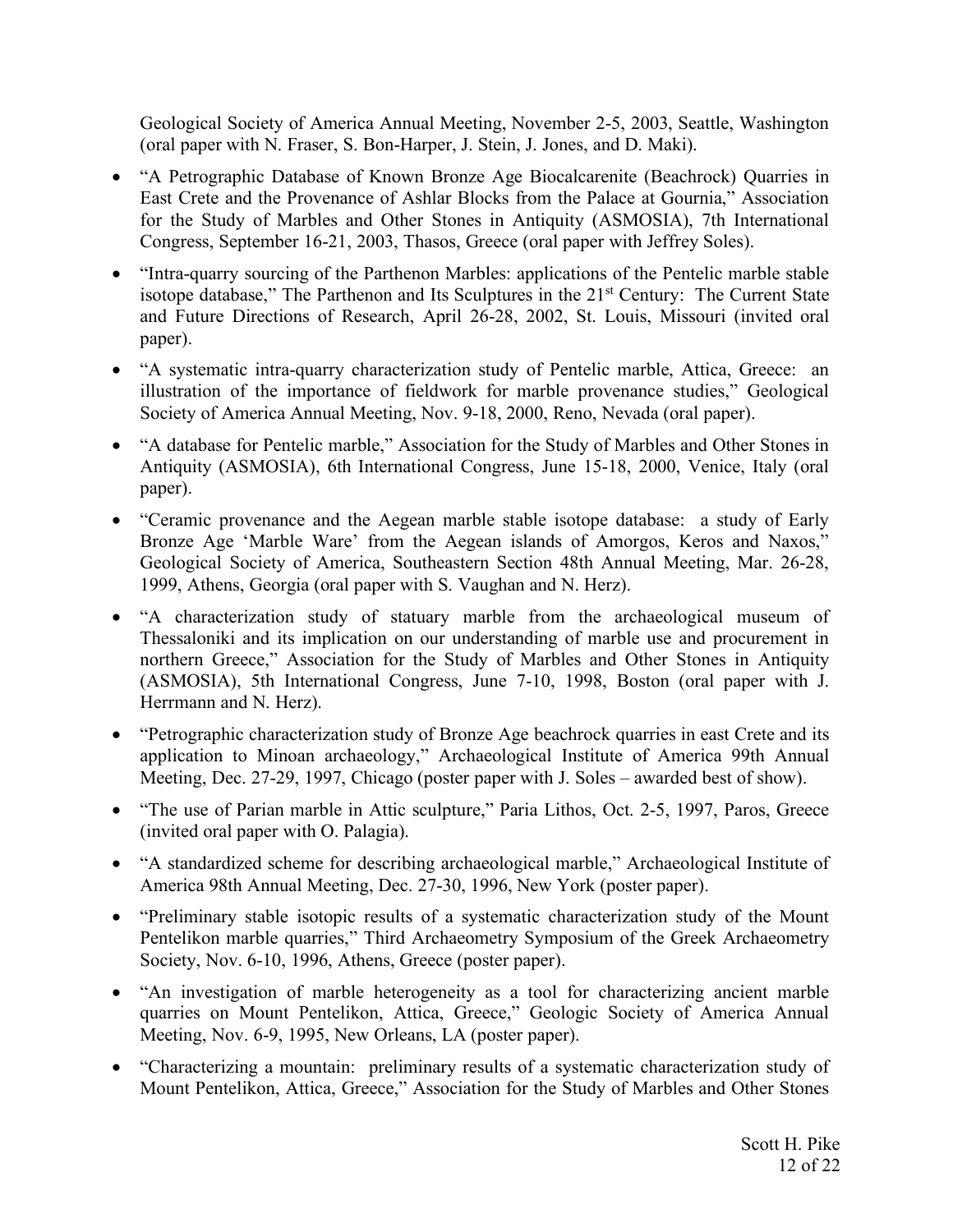in Antiquity (ASMOSIA), 4th International Congress, Oct. 9-13, 1995, Bordeaux, France (poster paper).

- "Marble from Amorgos and sources of Cycladic Early Bronze Age marble temper," Association for the Study of Marbles and Other Stones in Antiquity (ASMOSIA), 4th International Congress, Oct. 9-13, 1995, Bordeaux, France (oral paper presented by S. Vaughan, with Norman Herz).
- "Survey of stone-working and craftsmanship," Trade and Production in Premonitory Greece V: The Craftsman and His/Her Place in Society, 6-7 May 1995, Athens, Greece (invited oral paper).
- "Results of a field survey on the south slope of Mount Pentelikon and its implications for sampling," Archaeological Institute of America 96th Annual Meeting, Dec. 27-30, 1994, Atlanta, GA (poster paper).
- "An overview of archaeological geology in the Aegean," The Practical Impact of Science and Field Archaeology: Maintaining Long-Term Options - A Workshop on Crete, July 30, 1994, Iraklion, Greece (invited oral paper).
- "A geologic perspective on determining the provenance of Pentelic marbles," Materials Research Society, Material Issues in Art and Archaeology IV, May 16-20, 1994, Cancun, Mexico (oral paper).
- "A geologic survey on Mount Pentelikon and its implications on sampling," 29th International Symposium on Archaeometry, May 9-14, 1994, Ankara, Turkey (oral paper).
	- \* indicates student co-presenter

# **Invited Lectures**

- "The Vélez Blanco Patio at the Met: New Evidence and New Directions," Department of European Sculpture and Decorative Arts at the Metropolitan Museum of Art, New York, October 7, 2019 (with Federico Caro).
- "Brief Introduction to Water," William University Law School, January 19, 2018.
- "The Past, Present and Future Geology of Oregon," Straub Environmental Learning Center Naturalist Series, September 13, 2017.
- "The Geology of Oregon," Salem Environmental Education, Salem, Oregon, September 13, 2016.
- "The Archaeology of the Parthenon Marbles: Using Stable Isotopes to Decipher the Building History of the Parthenon," Orkney Archaeological Society, Kirkwall, July 26, 2016.
- "Sediment Studies at the Ness of Brodgar: A Key to Understanding Activity Areas within a Late Neolithic 'Temple' Complex," National University of Ireland – Galway, February 4, 2016.
- "A History of the Parthenon Marbles: An Earth Science Perspective," Taking the Long View: Art and Cultural Heritage in the Age of Terror, Hallie Ford Museum of Art Lecture Series, Willamette University, October 1, 2015.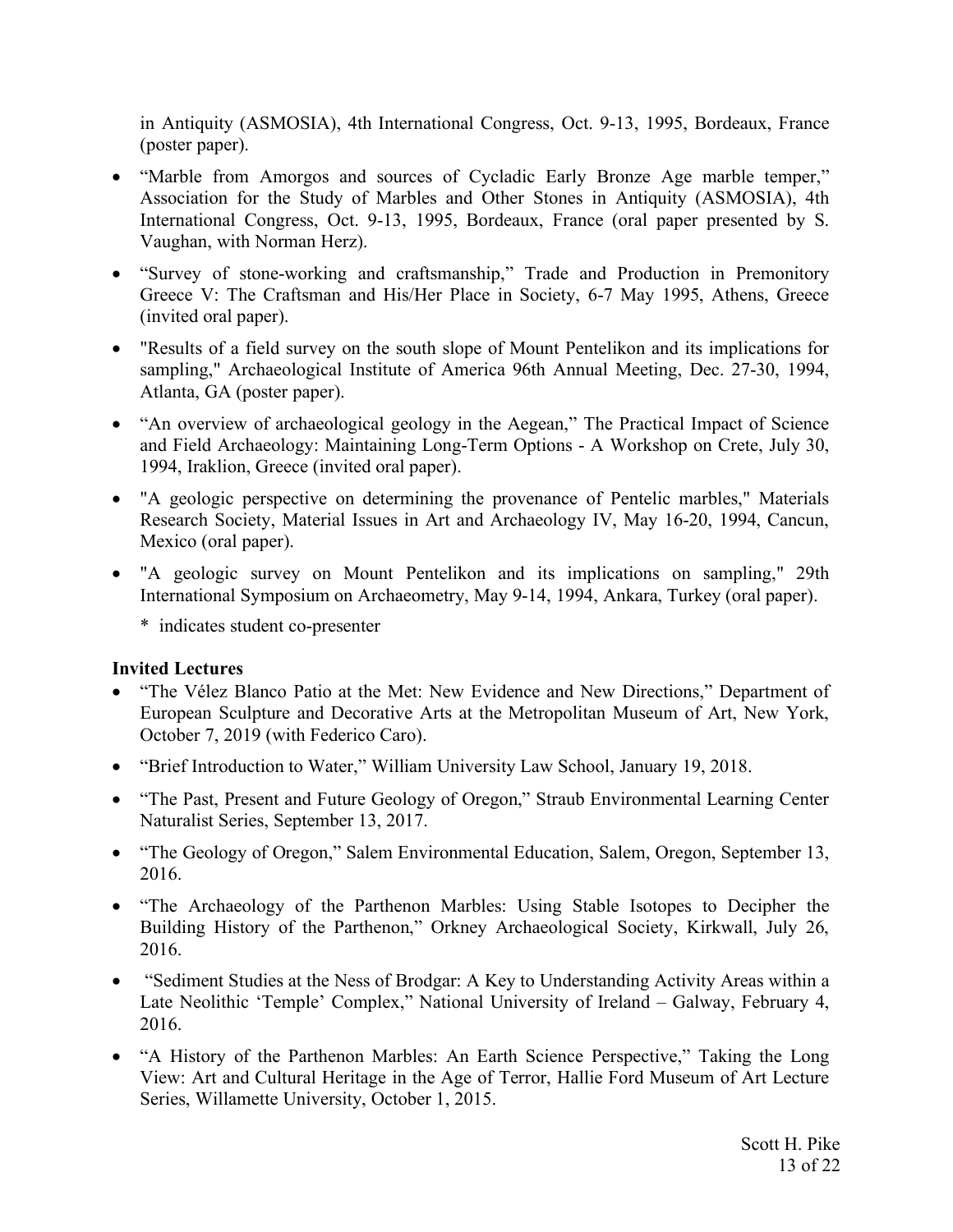- "The Ness of Brodgar: A Key to Understanding the Neolithic of the British Isles," Willamette University Institute for Continued Learning, February 20, 2014.
- "The Ness of Brodgar, Orkney's Ancient Temple Complex: Using Geochemistry to Unravel its Mysteries." Eugene Natural History Society, University of Oregon, September 20, 2013.
- "Twenty Years of Archaeological Geology Research at the Wiener Laboratory A Review from a 19 Year Veteran," Symposium to honor Malcolm H. Wiener and his support of the Wiener Laboratory, Athens, Greece, June 2, 2013.
- "Zapping the Neolithic: What X-Rays Can Tell Us about Orkney's Ness of Brodgar Temple Complex," Archaeological Society of Central Oregon, Bend, OR, March 21.
- "Gleaming White Marble: Archaeometric Source Analysis of Marble from Ancient Greek Monuments," American Research Center in Sofia, March 13, 2013.
- Guided tour of the Pentelic marble quarries on Mount Pentelikon, American School of Classical Studies, Athens, Greece, March 5, 2013.
- "The Archaeology of the Marbles of the Athenian Acropolis: What Can Science Tell Us?" Oregon Archaeological Society, Portland, OR, December 6, 2011.
- "Locating and Interpreting the Archaeological Record in Dynamic Landscapes: A Case Study in the Sangro River Valley, Abruzzo, Italy," Anthropology Department, Portland State University, February 3, 2011.
- "The Acropolis Marble Project: Stable Isotope Analysis of Marbles from the Parthenon and Propylaea," Parent and Family Weekend Mini-University, Willamette University, Fall 2010.
- "The Geology of the Columbia Gorge," Straub Environmental Learning Center, Salem, Oregon, April 16, 2009 followed by an all-day fieldtrip to the Columbia Gorge on April 18, 2009.
- "The Changing Face of Mediterranean Archaeology: From Site to Landscape," American Hellenic Institute, Portland, OR, January 15, 2009.
- "The Athenian acropolis from the ground up: sourcing the marbles used for the Parthenon and Propylaea," Portland Society of the Archaeological Institute of America, November 21, 2008.
- "Science in Archaeology: The Art of Finding Lost Marbles," Willamette University Institute of Continued Learning, Salem, OR, September 25, 2008.
- "Dynamic landscapes: the role of slope failure on archaeological site location, selection and interpretation in the Sangro River Valley, Abruzzo, Italy," Fitch-Wiener Labs Seminar Series, British School at Athens, Greece, May 7, 2008.
- "Properties of Paint," Symposium participant with Pacific Northwest artist James Lavadour, Hallie Ford Museum of Art, Willamette University, March 13, 2008.
- "Dynamic landscapes and the archaeology of the Sangro Valley, Abruzzo, Italy: geomorphological perspectives," Oregon State University, February 27, 2008.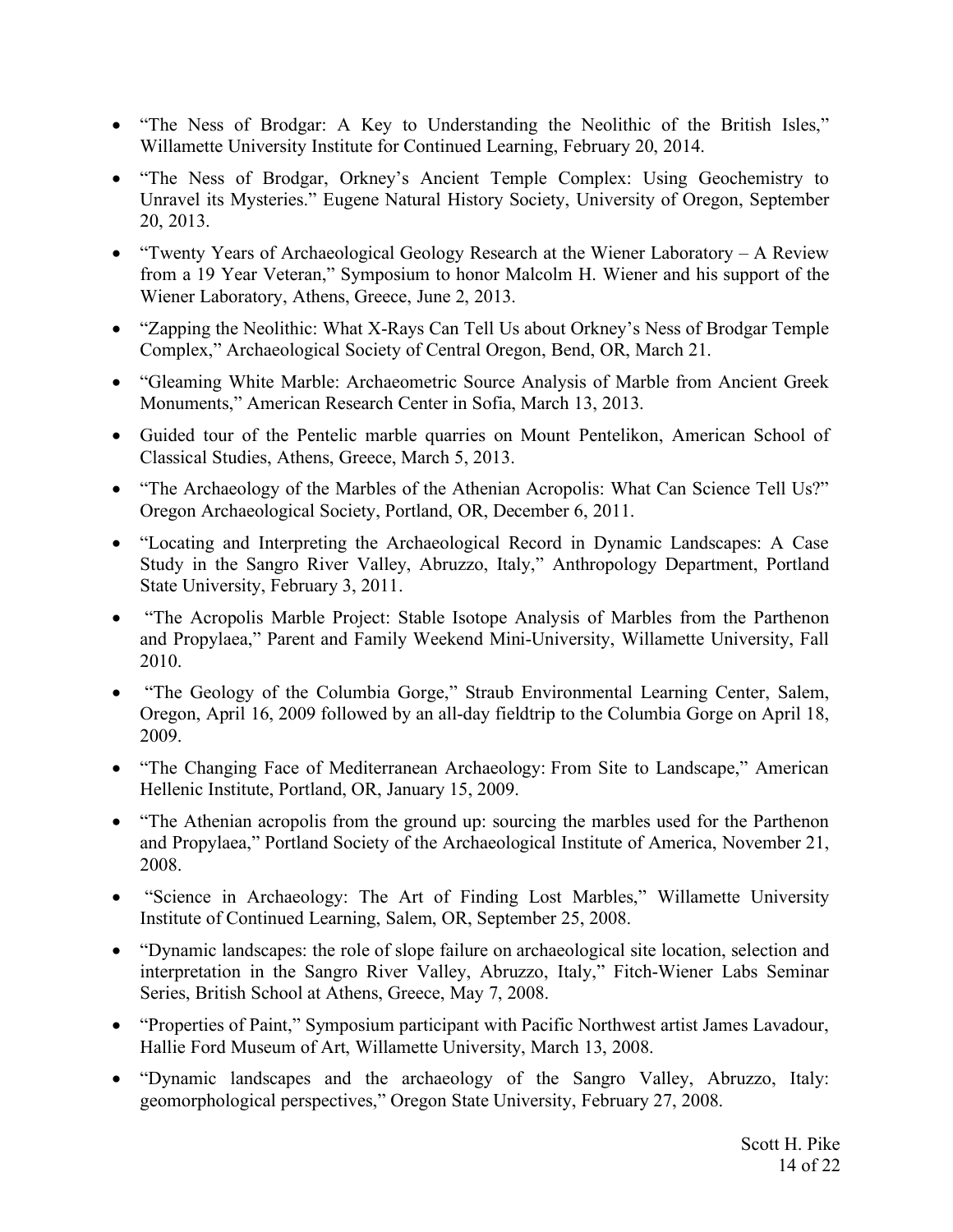- "Deconstructing Temples: marble provenance of the Parthenon and how it all fits together," Reed College, Portland, Oregon, November 19, 2007.
- "The Geology of the Columbia Gorge," Straub Environmental Learning Center, Salem, Oregon, May 17, 2007 followed by an all-day fieldtrip to the Columbia Gorge on May 19, 2007.
- "From where does the Parthenon come? Characterizing the ancient Pentelic marble quarries and the role of marble studies in Classical archaeology," Classics Symposium, Hollins University, March 4, 2004.
- "The current state of marble provenance: identifying the source quarries of the Parthenon," annual David Anthony Sr. Memorial Lecture and Spring Archaeological Institute of America talk, Randolph-Macon Woman's College, February 26, 2003, Lynchburg, Virginia (oral paper).
- "A geologic perspective on archaeological stone: introduction to stone provenance studies in the Aegean," invited alumnus lecture, April 2000, Oberlin College (alumnus lecture).

#### **REVIEWER**

# **Manuscripts**

- Anonymous reviewer for article submitted to *Geoarchaeology*, February, 2018
- Anonymous reviewer for article submitted to *Journal of Archaeological Science*, January, 2017
- Anonymous reviewer for article submitted to *Journal of Cultural Heritage*, December, 2016
- Anonymous reviewer for article submitted to *Archaeological and Anthropological Sciences*, December, 2015
- Anonymous reviewer for article submitted to the *Journal of Archaeological Science: Reports*, July 2015
- Anonymous reviewer for article submitted to *Science & Technology of Archaeological Research*, Dec. 2014
- Anonymous reviewer for articles submitted to *Journal of Cultural Heritage*, June and December, 2014
- Anonymous reviewer for article submitted to *Archaeometry*, January 2014
- Anonymous reviewer for article submitted to *Journal of Archaeological Science*, March 2013
- Anonymous reviewer for three manuscripts submitted to Proceedings of the Association for the Study of Marbles and Other Stones in Antiquity (ASMOSIA) IX, Institut Català d'Arqueologia Clàssica, Terragona, 2012
- Anonymous reviewer for article submitted to *Geoarchaeology*, December 2012
- Anonymous reviewer for article submitted to *Journal of Cultural Heritage*, November 2010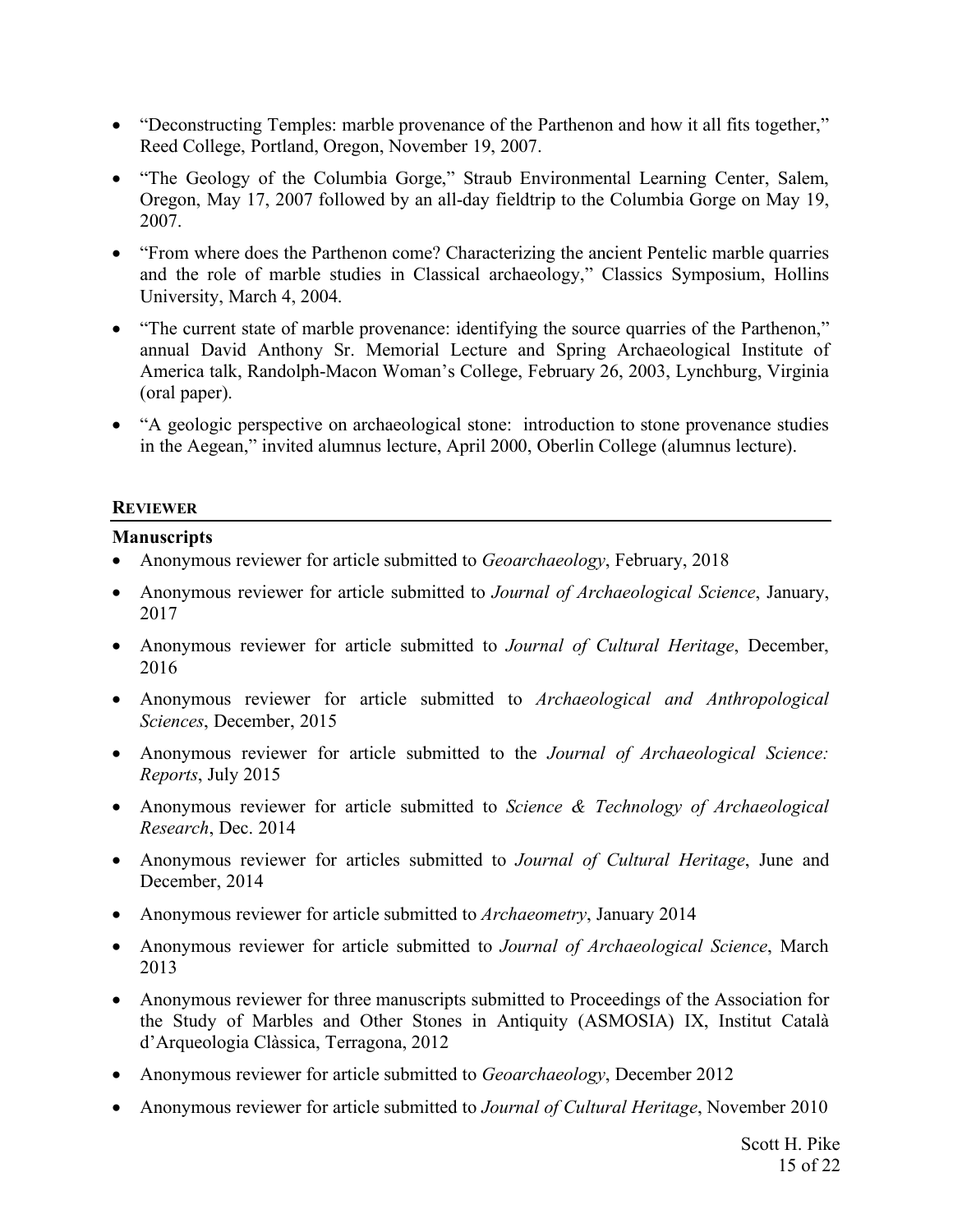- Anonymous reviewer for article submitted to the *American Journal of Archaeology*, August 2010
- Reviewer for two chapters of a new environmental science course textbook being developed by W.H. Freeman & Co. March 2010
- Anonymous reviewer for article submitted to the *American Journal of Archaeology*, January 2010
- Anonymous reviewer for article submitted to the *Journal of Archaeological Science*, October 2009
- Anonymous reviewer for article submitted to *Archaeometry,* October 2008
- Anonymous reviewer for article submitted to *Archaeometry*, March 2008
- Reviewer for three chapters of a new environmental science textbook covering the history of life on Earth, the role of energy in the Earth system and biosphere and climate and Earth system change, February 2008
- Anonymous reviewer for three manuscripts submitted to Proceedings of the Association for the Study of Marbles and Other Stones in Antiquity (ASMOSIA) VIII, L'Atelier Méditerranéen Special Volume, Maison Méditerranéenne des Sciences de l'Homme, January 2008
- Anonymous reviewer of chapter on human population for a new introductory science text, W.H. Freeman & Co., December 2007
- Anonymous reviewer of two manuscripts submitted to *BCH Supp, The Proceedings of the Association for the Study of Marbles and Other Stones in Antiquity (ASMOSIA) VII, The* French School of Athens, Spring 2005
- Anonymous reviewer for article submitted to *Geoarchaeology: An International Journal*, February 2005
- Anonymous reviewer for article submitted to *Geoarchaeology: An International Journal*, December 2003

# **Grants and Fellowships**

• Faculty reviewer of National Fish and Wildlife Foundation grant, December 2007

# **GRANTS**

- 2018 Samuel H. Kress Research Grant, *The Colossus of the Naxians at Delos: Towards an understanding of the relationship between the kouros, its source, and the use of Naxian marble*, \$9, 300
- 2018 Green Fund Grant, *Multispectral aerial imaging at Zena Forest and Beyond*, Willamette University, \$7,633
- 2017 Atkinson Research Grant, *The Delos Colossus Project*, Willamette University, \$2,260
- 2016 Atkinson Research Grant, *The Delos Colossus Project*, Willamette University, \$2,500 (declined)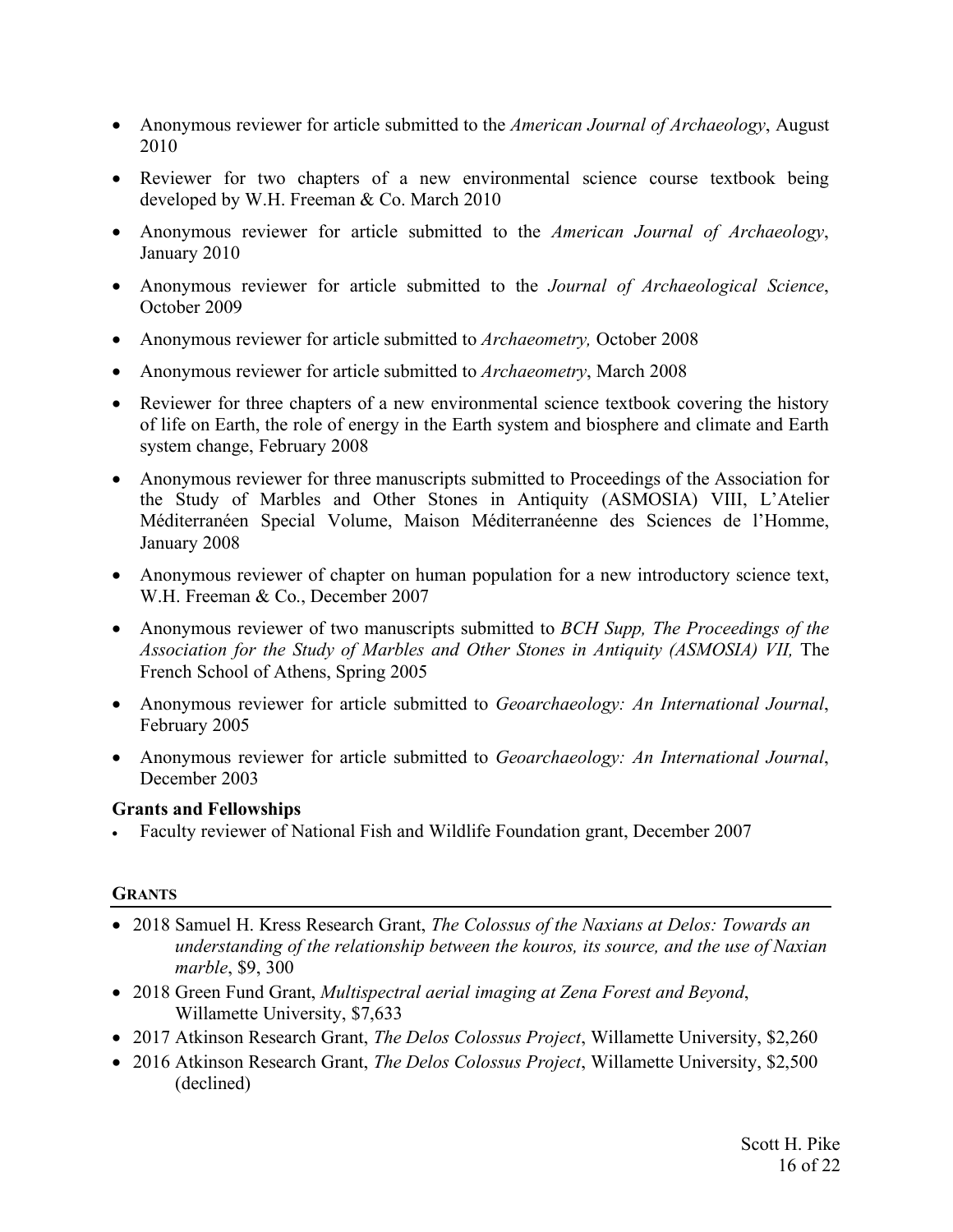- 2016 Mellon Foundation, Learning by Creating Curricular Development Award, Willamette University, \$2,480
- 2014 Malcolm H. Wiener Foundation Grant to support Willamette's archaeological science program, \$46,000
- 2013 Henry Luce Foundation's Initiative on Asian Studies and the Environment, *Sustainability and the Pacific Rim,* team member, \$400,000
- 2011 Malcolm H. Wiener Foundation Grant to support Willamette's archaeological science program, \$109,000
- 2011 Center for Ancient Studies and Archaeology Faculty Fellowship, \$3,920
- 2011 Hewlett Foundation Grant to build capacity for teaching and research in land management and sustainable forestry at Zena Forest, Oregon, co-PI with Joe Bowersox, Karen Arabas and Bob Reinhardt, \$6000
- 2010 Hewlett Foundation Grant to develop an Oregon-Centered Physical Geology lab manual, \$2,500
- 2009 Lilly Project grant to support Visiting Scholar Nick Card, \$3000.
- 2009 Center for Sustainable Communities, Willamette University, Curricular Improvement Grant, \$3,000
- 2009 Samuel H. Kress Conference Grant to support North American scholar participation at the 9th ASMOSIA conference in Tarragona, Spain, June 2009, \$7,500
- 2008 Center for Ancient Studies and Archaeology, Willamette University, Faculty Fellowship, \$4,000
- 2008 Hewlett Foundation Grant to build curricular program for new Archaeology program at Willamette University, co-PI with David McCreery and Ann Nicgorski, \$3000
- 2008 Atkinson Faculty Development Grant, Willamette University
- 2007 Samuel H. Kress Research Grant, \$6,300
- 2007 Institute for Water and Watersheds and the US Geological Survey State Water Resources Research Institute grant, co-PI with Joe Bowersox, Tamara Smith and Khela Singer-Adams, \$26,200
- 2007 Willamette University Professional Development Grant, \$1,500
- 2007 Willamette University Professional Travel Grant,\$1,610
- 2006 Samuel H. Kress Conference Grant to support North American scholar participation at the 8th ASMOSIA conference in Aix-en-Provance, France, June 2006, \$20,000
- 2006 Atkinson Faculty Development Grant, Willamette University
- 2005 Willamette University Sustainability Council Grant
- 2005 Willamette University Professional Development Grant
- 2005 Willamette University Professional Travel Grant (declined)
- 2004 Mednick Fellowship, Virginia Foundation for Independent Colleges, \$1,600
- 2003 Samuel H. Kress Travel Grant
- 2003 Lynchburg College Summer Faculty Research Grant
- 2003 Lynchburg College Faculty Development Grant
- 2002 Lynchburg College Faculty Development Grant
- 2001 Lynchburg College Faculty Development Grant
- 2000 Samuel H. Kress Travel Grant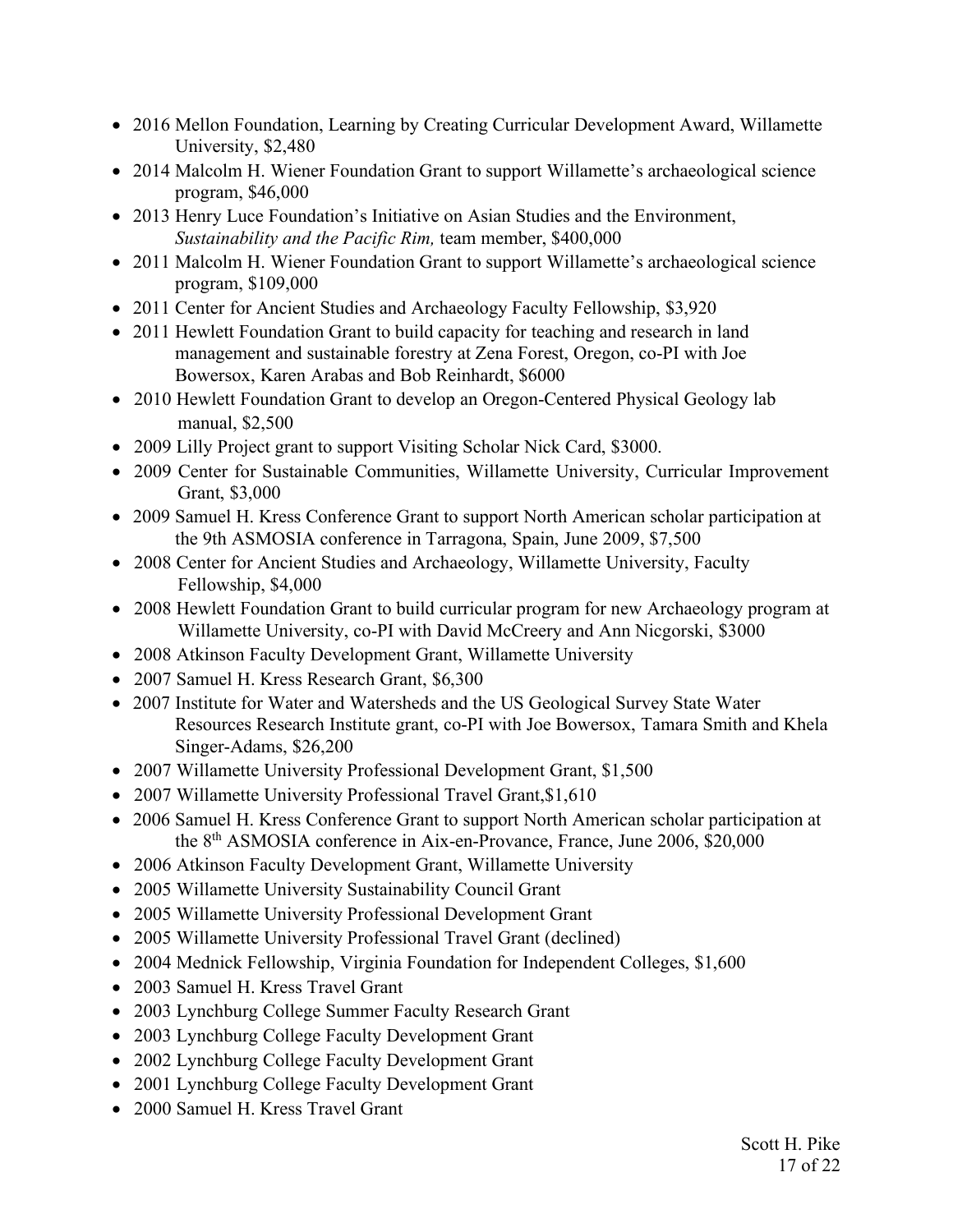- 1999 Samuel H. Kress Research Grant
- 1998 Miriam Watts Harold Wheeler Research Scholarship, Department of Geology, University of Georgia
- 1997 University-wide Non-Teaching Assistantship, University of Georgia
- 1997 Miriam Watts Harold Wheeler Research Scholarship, Department of Geology, University of Georgia
- 1997 Archaeological Institute of America Travel Grant
- 1996 University-wide Non-Teaching Assistantship, University of Georgia (declined)
- 1996 Samuel H. Kress Conference Grant
- 1995 University-wide Non-Teaching Assistantship, University of Georgia (declined)
- 1995 Geological Society of America Research Grant
- 1995 Sigma Xi Research-in-Aid award
- 1994 University-wide Non-Teaching Assistantship, University of Georgia
- 1993 Sigma Xi Research-in-Aid award
- 1992 University-wide Non-Teaching Assistantship, University of Georgia

# **FELLOWSHIPS**

- 2020 Spain-Greece Multi-country Fulbright Fellowship alternate (program cancelled due to COVID-19 pandemic)
- 1994 Wiener Laboratory Summer Research Fellowship
- 1993 Wiener Laboratory Summer Research Fellowship
- 1993 Fulbright Fellowship to Greece
- 1993 Samuel H. Kress Art Conservation Fellowship (declined)

# **AWARDS**

- 2020 Volunteer Service Award, City of Salem Mayor and City Council for work on Jason Lee Mission House Archaeological Project
- 2020 Historic Landmark Commission Chairperson Award for Public Archaeology, City of Salem Historic Preservation Commission, for work on Jason Lee Mission House Archaeological Project
- 2019 Virginia Green Award, Salem Historic Landmarks Commission for work on the Salem Police Station Archaeology Project

# **CURRENT PROJECTS**

- Stable isotope provenance analysis of marble samples from different architectural elements of the Parthenon and Propylaea on the Athenian acropolis.
- On-site geochemical analysis of soils, sediments and painted artifacts, Ness of Brodgar, Orkney, Scotland.
- Multispectral imaging and archaeological survey, Ness of Brodgar, Orkney, Scotland.
- Multispectral and RGB photogrammetry to monitor forest health, tree inventory, and carbon sequestration at Zena Forest, Oregon.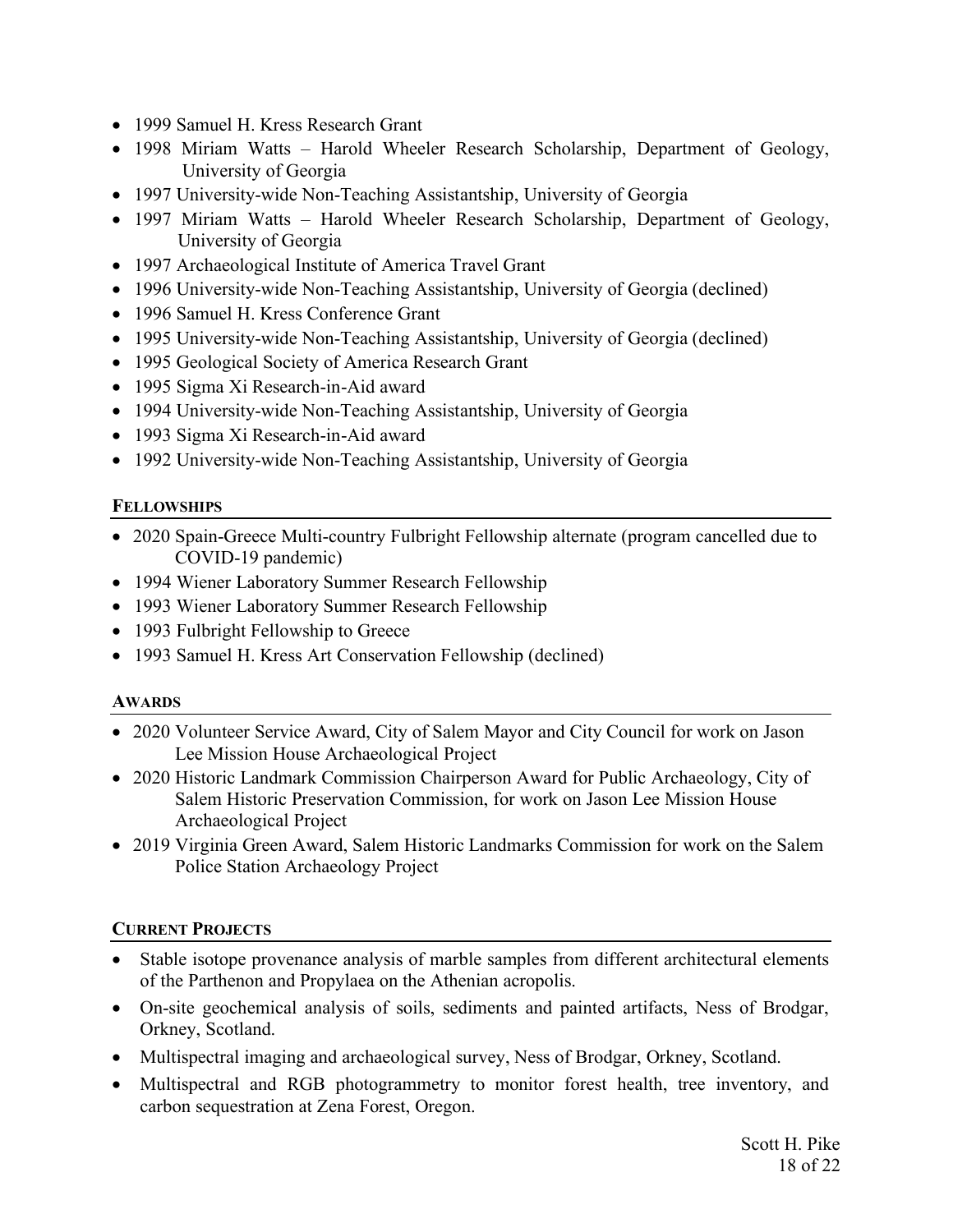- Applying and maintaining the stable isotope database used in determining the provenance of white marble used in the ancient Mediterranean.
- Systematic characterization study of the Mount Pentelikon marble quarries incorporating fieldwork, petrographic, stable isotopic and geochemical analyses.
- Identification of marble fragments from the Early Byzantine Marzamemi shipwreck off the southern coast of Sicily.
- Characterization and sourcing the marble fragments of the Colossus of the Naxians at Delos, Greece.

# **CONFERENCES AND MEETINGS ORGANIZED**

- Scientific Committee, 11<sup>th</sup> International Congress of the Association for the Study of Marbles and Other Stones Used in Antiquity, May 18-22, Split, Croatia, 2015.
- Scientific Committee,  $10<sup>th</sup>$  International Congress of the Association for the Study of Marbles and Other Stones Used in Antiquity, Rome, Italy, May 21-26, 2012.
- Scientific Committee,  $9<sup>th</sup>$  International Congress of the Association for the Study of Marbles and Other Stones Used in Antiquity, June 8-13, Terragona, Spain, 2009.
- Member of Organizing Committee three-day international conference "Cultural Heritage Issues: The Legacy of Conquest, Colonization and Commerce," held at Willamette University, October 12-14, 2006.
- Co-organizer of a week-long series of workshops titled "The Practical Impact of Science on Field Archaeology," held in Tel Aviv and Jerusalem, Israel, October 1996 (with the Albright Institute, Seymore Gitin, Director), sponsored by the Samuel H. Kress Foundation and endorsed by the Society for Archaeological Science.
- Co-organizer of a four-part Wiener Laboratory Fitch Laboratory Demokritos Archaeometry Laboratory round-table discussion series on theoretical topics related to science and archaeology covering issues related to Bias, Statistics, Scale and Chronology, March - April, 1996.
- Principal organizer of an international colloquium titled "Excavation Techniques and Treatment of Finds: Balancing the Constraints of Excavation with Conservation and Analytical Potential," American School of Classical Studies at Athens, Greece, March 29, 1997.

# **SERVICE**

# *Institutional Service*

- Chair, Environmental Science Department, Willamette University, 2018-present
- Chair, Archaeology Program, Willamette University, 2014-2021
- Chair, International Education Committee, Willamette University, 2016-2020
- Chair, Academic Council, Willamette University, 2013-2015
- Search Committee, Professor of Climate Change and Human Health, Willamette University, 2014
- Search Committee, Professor of Climate Science, Willamette University, 2013
- Co-Chair, Archaeology Program, Willamette University, 2013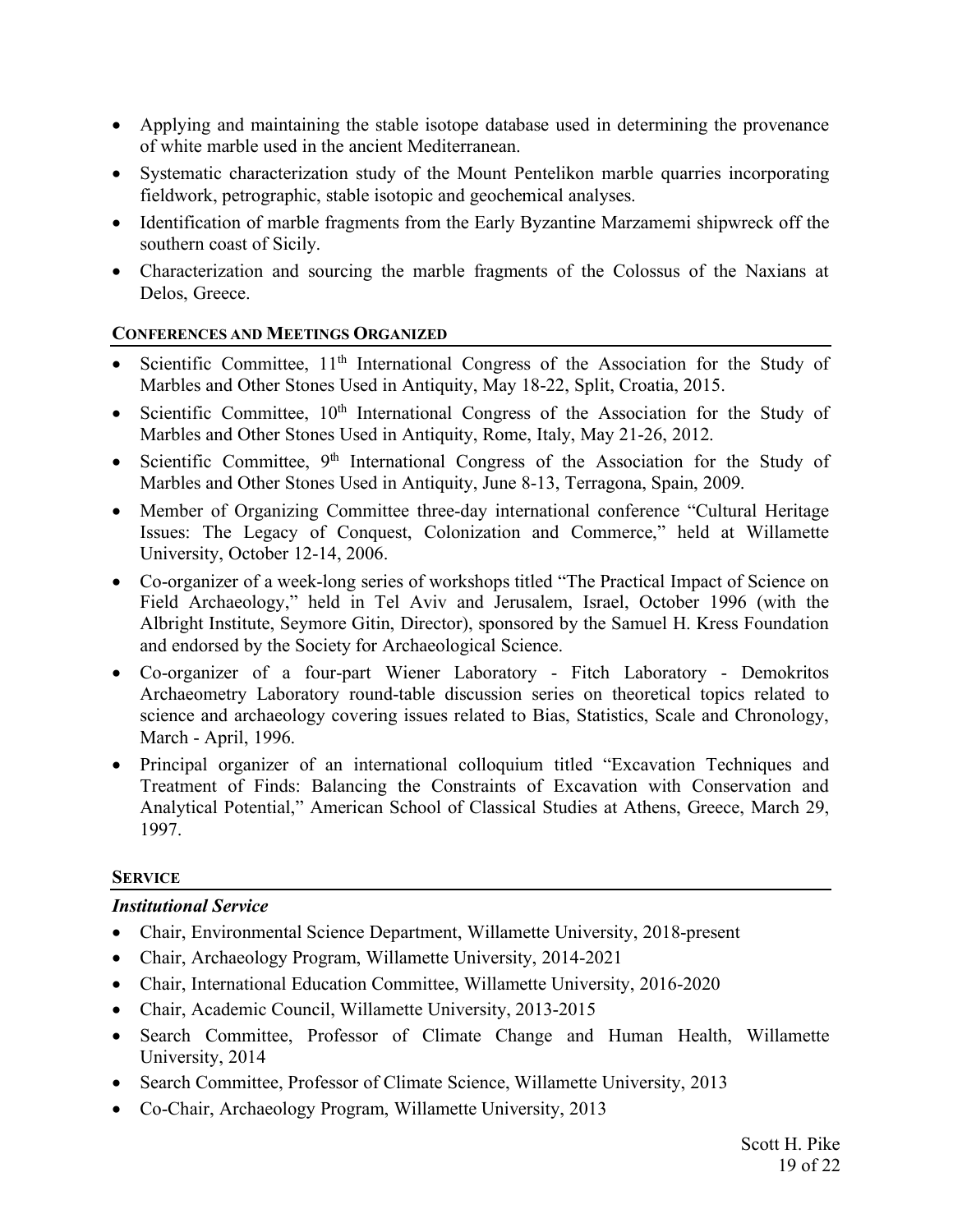- Director, Center for Sustainable Communities, Willamette University, 2011-2012
- Chair, General Education Working Group, Willamette University, 2010-2013
- Dean Search Committee, Willamette University, 2009
- Academic Council, Willamette University, 2009-2011
- Chair, Environmental and Earth Sciences Department, Willamette University, 2008-2012
- Core Faculty Member, Center for Ancient Studies and Archaeology, Willamette University, 2007-Current
- Core Faculty Member, Center for Sustainable Communities, Willamette University, 2007- 2013
- Search Committee, joint Classics and History position, Willamette University, 2007-2008
- International Education Committee, Willamette University, 2006-2008
- Search Committee, Professor of Latin American Cultural Geography, Willamette University, 2006-2007
- Campus Representative to Science Advisory Board, Mill Creek Watershed Council, 2006- 2007
- Chair, Barry M. Goldwater Scholarship Selection Committee, Lynchburg College, 2004- 2005
- Search Committee, Professor of Chemist, Lynchburg College, 2004
- School of Science faculty representative, Education Policy Committee, Lynchburg College, 2003-2005
- Chair, Majors and Minors Subcommittee of the Education Policy Committee, Lynchburg College, 2003-2004
- Search Committee, Professor of Botany, Lynchburg College, 2002-2003
- Undergraduate Research Committee, LaGrange College, 1999-2000

# *Organizational Service*

- Committee on the Wiener Laboratory, American School of Classical Studies at Athens, elected member 2008 to 2013, appointed member 2014 to 2018
- Scientific Committee, Association for the Study of Marbles and Other Stones in Antiquity (ASMOSIA)  $11<sup>th</sup>$  International meeting, 2014-2015
- Search Committee, Director of the Wiener Laboratory, American School of Classical Studies, 2013 to 2014
- Scientific Committee, Association for the Study of Marbles and Other Stones in Antiquity  $(ASMOSIA)$  10<sup>th</sup> International Congress, 2011 to 2012
- Elected Counselor, Executive Committee, Association for the Study of Marbles and Other Stones in Antiquity (ASMOSIA), 2009 to 2015
- Chair, Committee on the Wiener Laboratory, American School of Classical Studies at Athens, 2011 to 2013
- Chair, Archaeological Science Advisory Committee, American Research Center in Sofia, 2012 to 2013
- President, Archaeological Institute of America, Salem Society, 2008 to present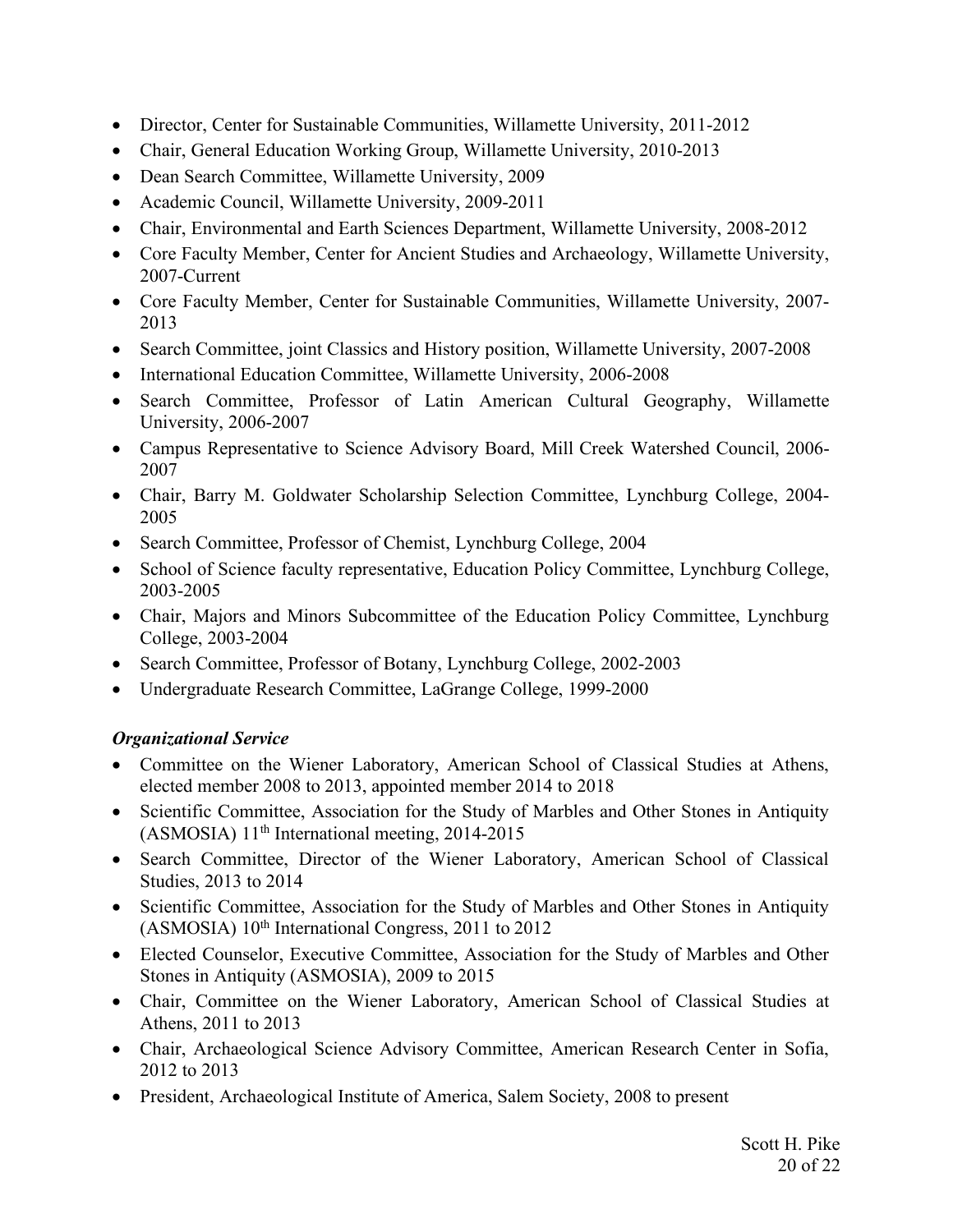- Program Coordinator, Archaeological Institute of America, Salem Society, 2008 to 2011
- Newsletter and Web Editor, Association for the Study of Marbles and Other Stones in Antiquity (ASMOSIA) 9<sup>th</sup> International Congress, 2003 to present
- Co-Program Coordinator, Archaeological Institute of America, Salem Society, 2007-2008
- Managing Committee, American School of Classical Studies in Athens, 2007 to present
- Council of Member Institutions (formally the Managing Committee), American Research Center in Sofia, Bulgaria, 2007 to present
- Classical Studies Executive Committee, Willamette University, 2006 to present
- Treasurer, Archaeological Institute of America, Salem Society, 2006-2007
- Scientific Committee, Association for the Study of Marbles and Other Stones in Antiquity  $(ASMOSIA)$   $8<sup>th</sup> International Congress, 2005 - 2006$
- Executive Committee, Association for the Study of Marbles and Other Stones in Antiquity (ASMOSIA), 2003 to present
- Chair, Awards Committee, Archaeological Geology Division, Geological Society of America, 2004 – 2006, member 2003 – 2004
- Treasurer, Archaeological Institute of America, Lynchburg Chapter, 2002 2005
- Joint Technical Program Committee, Geological Society of America, 2001 & 2002
- Pardee Symposium Review Panel, Geological Society of America, 2001
- Chair, Education Committee, Archaeological Geology Division, Geological Society of America, 1999 – 2002
- Membership Committee, Geoarchaeology Interest Group, Society for American Archaeology 1996 – 1999
- Member *ex officio*, INSTAP Study Center for East Crete Managing Committee, 1995 1997
- Member *ex officio*, Managing Committee, American School of Classical Studies at Athens, 1995 - 1997
- Chair, The Wiener Laboratory Managing Committee, 1995-1997
- Chair, The Wiener Laboratory Science Advisory Committee, 1995-1997
- Student Representative, Geology Department Faculty, University of Georgia, 1992-1993

# **PROFESSIONAL MEMBERSHIPS AND CERTIFICATIONS**

- FAA Part 107 Unmanned Aerial Vehicle license
- Geological Society of America, Geoarchaeology, Quaternary Geology & Geomorphology and Geoscience Education Divisions
- American Geophysical Union
- National Association of Geoscience Teachers
- Society for American Archaeology, Geoarchaeology Interest Group
- Archaeological Institute of America
- Society for Archaeological Sciences
- Register of Professional Archaeologists